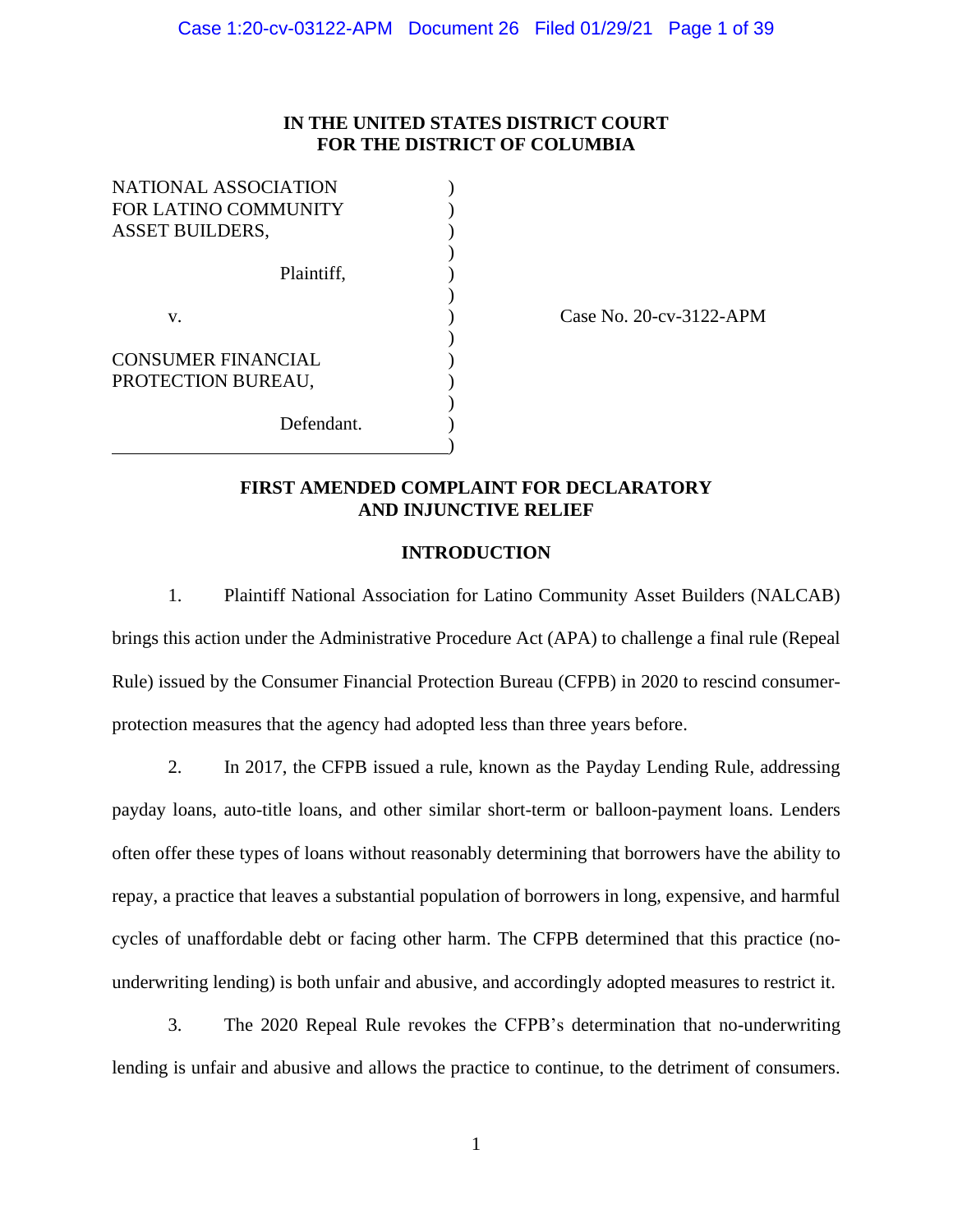## Case 1:20-cv-03122-APM Document 26 Filed 01/29/21 Page 2 of 39

The Repeal Rule invents a new evidentiary standard—distinct from any statutory requirement and changes the CFPB's interpretation or application of the statutory definitions of unfair and abusive. These changes are not supported by reasoned explanations and appear custom-designed to repeal the ability-to-repay protections of the 2017 Payday Lending Rule. Moreover, in promulgating the Repeal Rule, the CFPB repeatedly failed to consider the harms that consumers suffer from no-underwriting lending. The CFPB also used an arbitrarily truncated analysis, confined in most cases to data from the Payday Lending Rule, and made no attempt to fill in what it identified as gaps in the record for the 2017 rule. The Repeal Rule unreasonably ignores or dismisses available data and research, and rests on unsupported assertions about consumer preferences and choice. Additionally, the Repeal Rule relies on analysis and addresses data not previously made available for comment. For these and other reasons, the Repeal Rule is arbitrary, capricious, an abuse of discretion, or otherwise not in accordance with the law, and was also promulgated without observance of rulemaking requirements.

#### **JURISDICTION AND VENUE**

- 4. This Court has jurisdiction pursuant to 28 U.S.C. § 1331 and 5 U.S.C. § 702.
- 5. Venue is proper under 28 U.S.C. § 1391(e).

#### **PARTIES**

6. Plaintiff NALCAB is a nonprofit, membership association of mission-driven community and economic development organizations that serve diverse Latino communities in 40 states, Washington, D.C., and Puerto Rico. NALCAB works to strengthen the economy by advancing economic mobility in Latino communities. One way in which NALCAB achieves this mission is through training, technical assistance, and grants to build the capacity of nonprofits and government entities to implement programs advancing economic mobility in low- and moderate-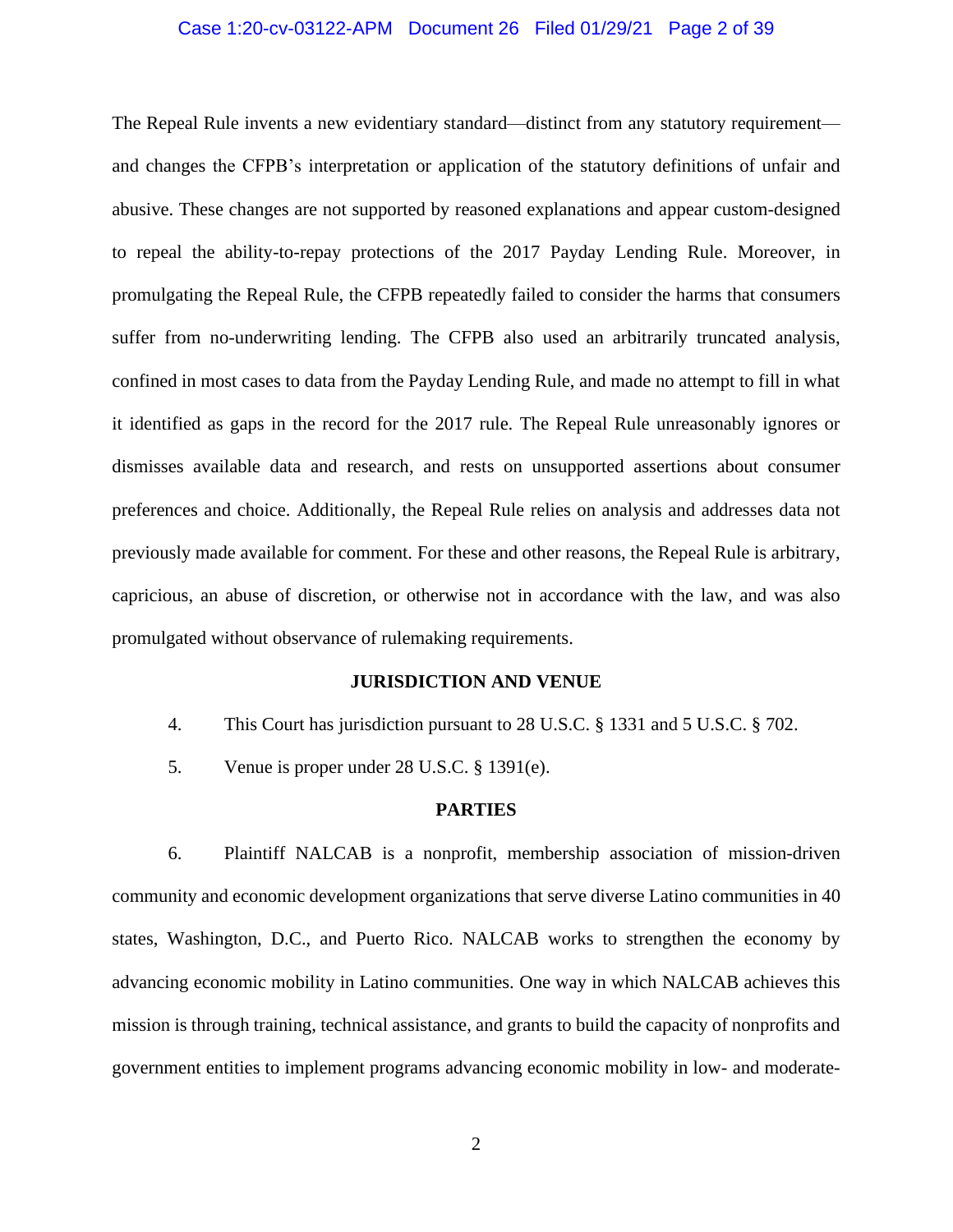## Case 1:20-cv-03122-APM Document 26 Filed 01/29/21 Page 3 of 39

income communities. Through its initiative to advance family financial capability, NALCAB helps organizations create and strengthen financial capability programs and integrate them into existing asset building programs. Financial capability programs help consumers understand credit and credit scores, access financial services and products, and avoid predatory practices, with the aim of enabling consumers to build their credit history, increase their savings, and reduce their debt. NALCAB commented on the CFPB's proposed Repeal Rule.

7. In communities that NALCAB and its members serve, no-underwriting lending saddles many consumers with loans that they cannot afford to repay. The unaffordable loans sink families deeper in debt, serving as a barrier to families' ability to increase their savings, reduce their debt, build a positive credit history, or achieve financial stability. By permitting nounderwriting loans, the Repeal Rule makes NALCAB's work more difficult. As a result of the nounderwriting lending permitted by the Repeal Rule and the harms that such lending causes, organizations creating and strengthening financial capability programs need more assistance from NALCAB, to be able to help families avoid or address unaffordable payday and title loans. Organizations' needs in this area are in addition to their needs for other advice and assistance developing financial capability programs. And without NALCAB's advice and assistance in this area, no-underwriting lending would reduce the effectiveness of NALCAB's other family financial capability services to organizations.

8. NALCAB has already expended resources to address the harm caused by nounderwriting lending practices. For instance, it has developed and provided training for nonprofit organizations' executives and staff on strategies to help families avoid or address the harm of unaffordable payday and title loans. The training has covered topics such as the development of alternative loan products, how to recognize no-underwriting lending, and how to guide clients out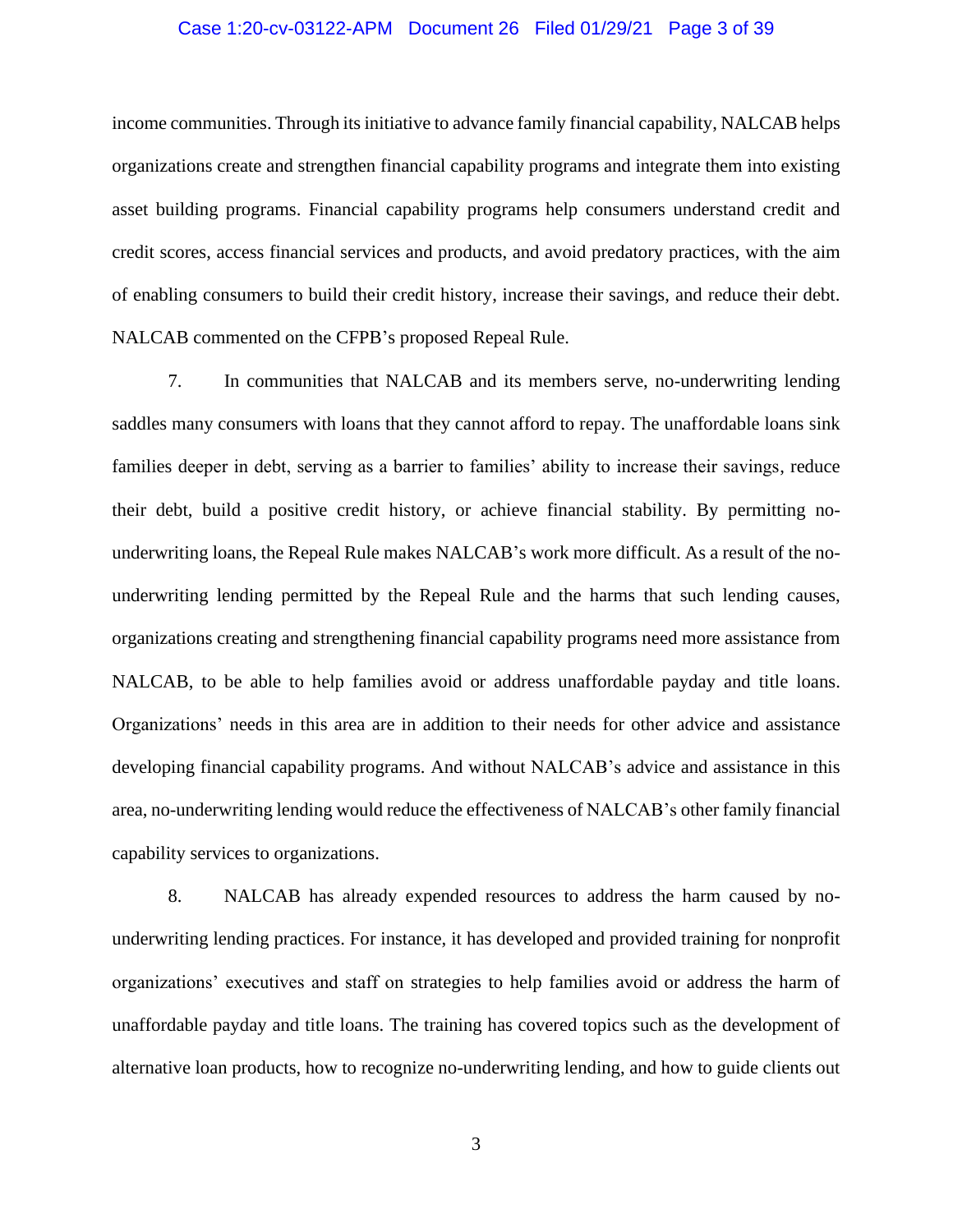## Case 1:20-cv-03122-APM Document 26 Filed 01/29/21 Page 4 of 39

of the debt cycles that no-underwriting lending creates. NALCAB has also provided technical assistance to nonprofit grantees on similar topics. Because of the Repeal Rule, NALCAB will continue expending resources, which would otherwise be devoted to other work, to address nounderwriting lending. Developing and providing training regarding no-underwriting lending means that NALCAB is unable to provide or must delay other training to help practitioners develop tools and strategies that advance economic mobility in Latino communities. Likewise, providing organizations technical assistance related to no-underwriting lending means that NALCAB is unable to provide or must delay other technical assistance. If the Payday Lending Rule's provisions on no-underwriting lending went into effect, those provisions would restrict no-underwriting lending and reduce unaffordable payday and title loans and their harms. As a result, NALCAB would be able to reduce the resources it spends on addressing no-underwriting lending and to spend resources on other efforts to advance its mission.

9. NALCAB member Mission Economic Development Agency (MEDA) is also harmed by the Repeal Rule. MEDA, a nonprofit organization, works to advance a national equity movement by building Latino prosperity, community ownership, and civic power. MEDA seeks to promote generations of Latino families choosing where to call home, thriving economically, succeeding in learning opportunities, and leading policy and social change toward a more equitable society. To achieve its mission, MEDA offers free programs that include one-on-one financial coaching for clients. MEDA's coaching includes providing help to clients stuck in payday loans they cannot afford to repay. Providing financial coaching to individuals with payday loans they cannot afford to repay generally requires more MEDA coaching time, per client, than if such clients did not receive unaffordable payday loans. MEDA has expended resources to address clients' needs related to unaffordable payday loans in the past. Because of the Repeal Rule and in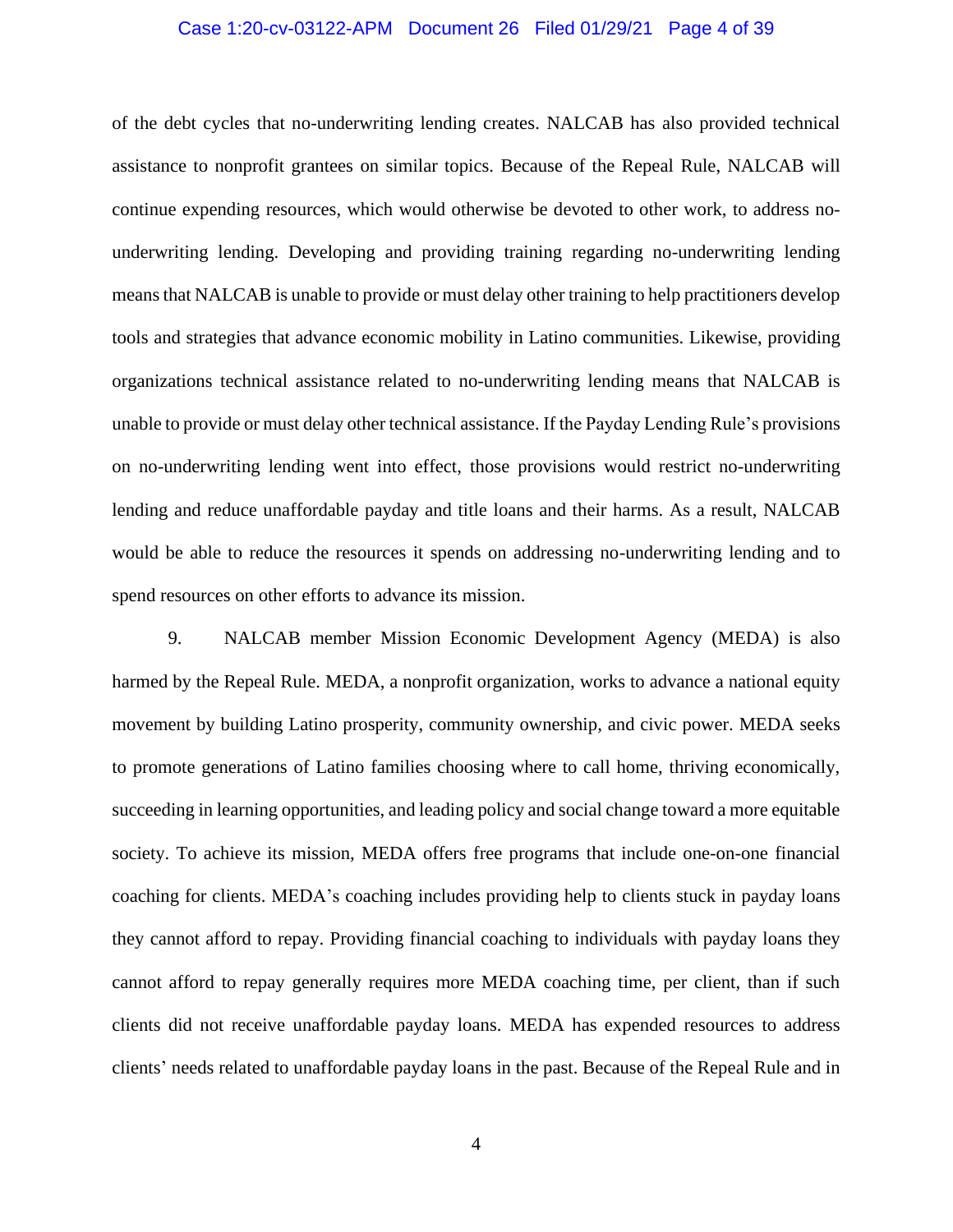## Case 1:20-cv-03122-APM Document 26 Filed 01/29/21 Page 5 of 39

the absence of CFPB restrictions on no-underwriting lending, MEDA will have more clients in need of additional help addressing unaffordable payday loans than MEDA would have if the Payday Lending Rule's restrictions on no-underwriting lending were implemented. MEDA will spend coaching resources on providing additional per-client assistance to these individuals, which reduces MEDA's time available for other clients or activities. If the Payday Lending Rule's restrictions on no-underwriting lending went into effect, fewer MEDA coaching clients would be struggling with unaffordable payday loans. MEDA would be able to reduce the time it spends on coaching clients regarding unaffordable payday loans, and MEDA coaching staff would be able to help a greater number of clients in a given period of time, spend more time with existing clients, or have more time for other activities to advance MEDA's mission.

10. Defendant CFPB is an agency of the federal government. It issued the 2020 Repeal Rule.

#### **BACKGROUND**

#### **Payday and auto-title loans**

11. Payday loans and auto-title loans are types of short-term loans. They are often made to consumers in financial distress, with fees that may amount to annual percentage rates of 300 percent or more.

12. A payday loan generally requires a borrower to repay the loan in a single payment, often two weeks or a month later, when the borrower receives his or her next paycheck or government benefits payment. Payday lenders require borrowers to provide post-dated checks or electronic access to their bank accounts. In this way, when payment is due, lenders can seek to recoup funds without additional interaction with the consumer.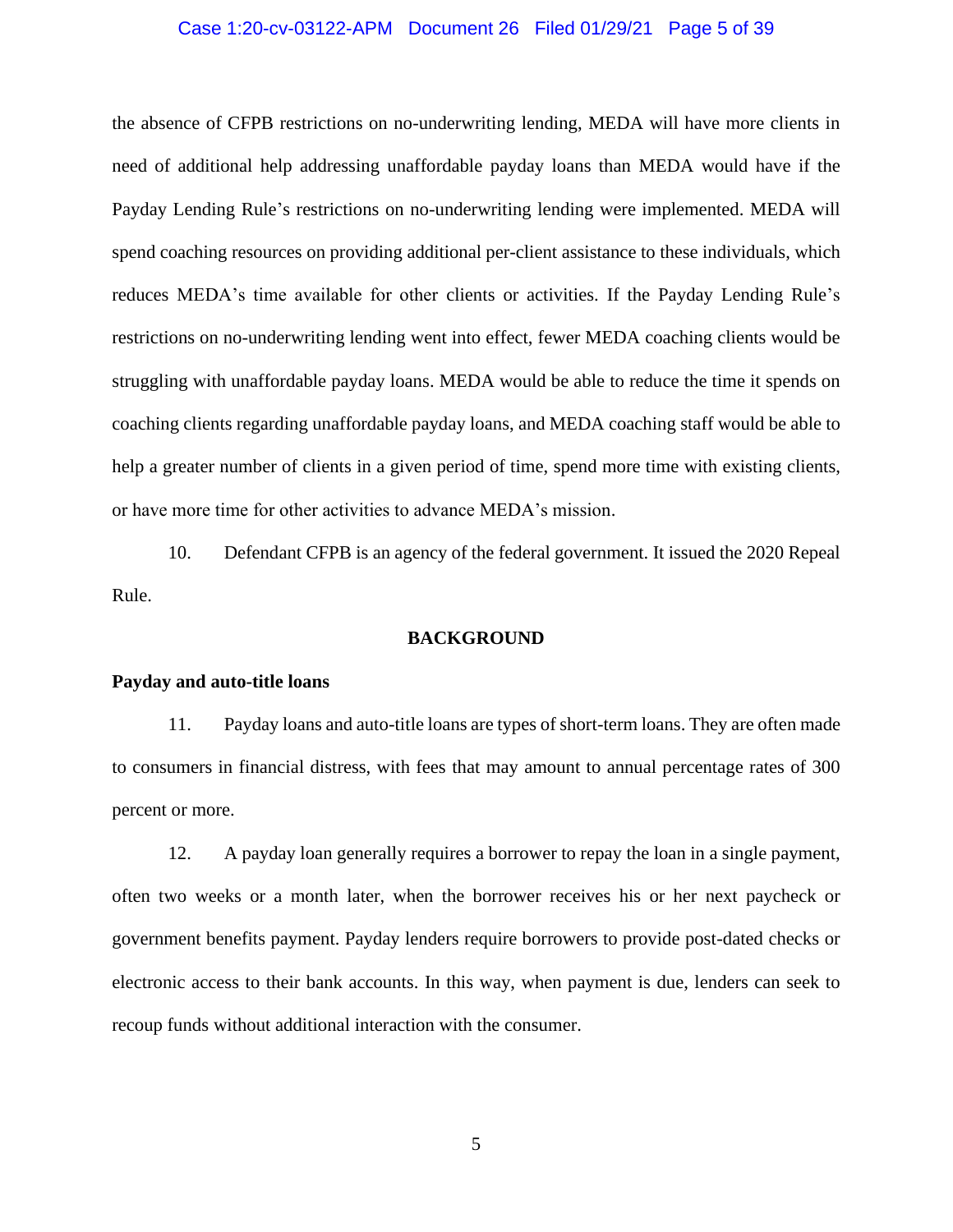## Case 1:20-cv-03122-APM Document 26 Filed 01/29/21 Page 6 of 39

13. In an auto-title loan, the lender "retains the vehicle title or some other form of security interest that provides it with the right to repossess the vehicle." 82 Fed. Reg. 54,472, 54,490 (Nov. 17, 2017). If a borrower defaults, the lender can seize the borrower's vehicle to sell in order to pay off the loan. Title loans typically have 30-day terms.

14. In "virtually every other credit market," lenders succeed when their borrowers do, by repaying their loans. *Id.* at 54,623. Payday and title lenders, however, have business models that rest on consumers *not* repaying their loans. Often advertising easy access to cash, payday and auto-title lenders generally do not assess borrowers' ability to repay loans. Many consumers who receive no-underwriting loans are unable to repay them when due.

15. When a borrower lacks funds to repay a payday loan, title loan, or similar loan by its original due date, the borrower has three options. The first option, called reborrowing, is to take out a new loan to repay the old one, either by "rolling over" the original loan or by paying it off and taking out a new one shortly after (either of which incurs a new loan fee). The second option is to default. The third option is to repay the loan and, because the borrower could not actually afford to do so, "fail to meet basic living expenses or other major financial obligations." *Id*. at 54,472.

16. Consumers suffer significant harm from reborrowing, default, or unaffordable payments. Reborrowing requires a borrower to pay a new loan fee and sets a new repayment date, with no reduction in principal. Reborrowing can thus turn a single short-term, small-dollar loan into a months-long series of multiple loans, with no path to repayment and fees that surpass the original amount borrowed. Delinquency and default harm borrowers in other ways. Lenders pursue borrowers with aggressive debt collection efforts that can lead to psychological distress and jeopardize a borrower's employment. And lenders' attempts to collect overdue payments can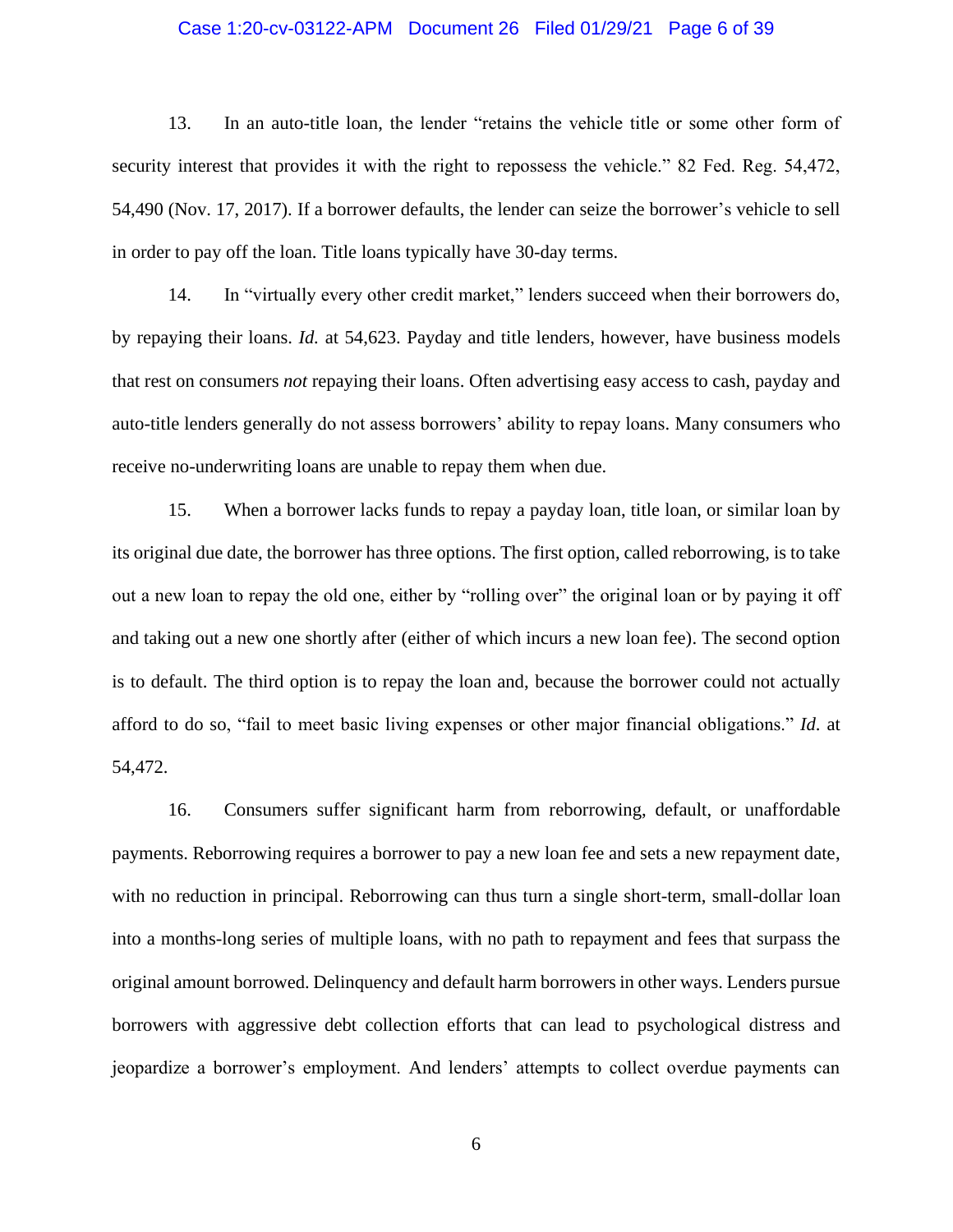## Case 1:20-cv-03122-APM Document 26 Filed 01/29/21 Page 7 of 39

saddle borrowers with additional fees, charged by the lenders themselves or by the borrowers' banks (when lenders make unsuccessful attempts to debit borrowers' accounts). Title-loan borrowers who default can lose their vehicles. The CFPB described this consequence as "dire," noting that it can have a "severe toll on the consumer's economic situation if it affects their ability to get to work or carry on a variety of everyday household affairs." *Id.* at 54,604. And if borrowers choose to make unaffordable loan payments to avoid these consequences, they may end up forgoing "basic living expenses." *Id.* at 54,591. The inability to escape these options can lead to other significant types of distress. Recent research links payday loans, as currently offered, to a variety of negative health outcomes, including suicide.

17. Payday and title lenders depend on borrowers being unable to afford their loans. Reborrowing is the lifeblood of the industries. *See id.* at 54,622. The CFPB analyses supporting its 2017 rule showed that, for storefront payday lenders, "90 percent of all loan fees comes from consumers who borrowed seven or more times." *Id.* at 54,484. The title-loan market's "reliance on re-borrowing activity appear[s] to be even greater." *Id.* at 54,494. More than four out of five payday and title loans are reborrowed within a month, *id.* at 54,554-55; and, about a third of initial payday or title loans end up in borrowing sequences that include seven or more loans, *see id.* at 54,555, 54,565, 54,566. The fees from reborrowing help offset relatively high default rates. *See id.* at 54,483-84. CFPB research showed that about 20 percent of payday-loan sequences and 33 percent of title-loan sequences end in default, often after the borrower has reborrowed at least once (and thus paid extra fees before defaulting). *See id.* at 54,555, 54,572, 54,573. Twenty percent of titleloan sequences end with the lender repossessing the consumer's vehicle. *See id.* at 54,573.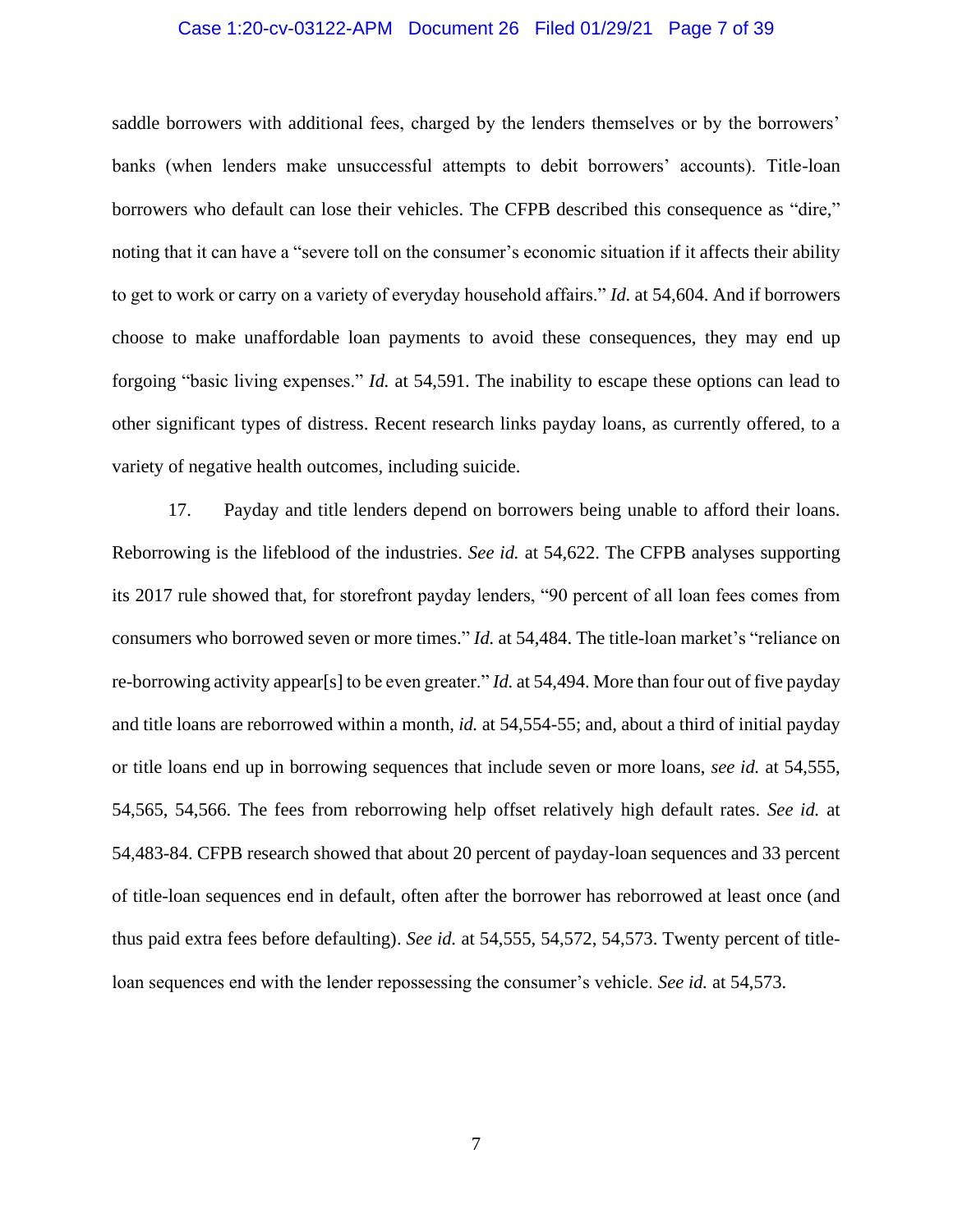## **Statutory background**

18. In the wake of the 2008 financial crisis, Congress passed the Dodd-Frank Wall Street Reform and Consumer Protection Act, Pub. L. No. 111-203, 124 Stat. 1376 (July 21, 2010) (Dodd-Frank Act). Title X of the Dodd-Frank Act created the CFPB as an independent regulator focused on consumer protection, and empowered the CFPB to implement and enforce existing consumer protection laws and new ones. The CFPB director has authority to "prescribe rules and issue orders and guidance, as may be necessary or appropriate to enable the Bureau to administer and carry out the purposes and objectives of the Federal consumer financial laws, and to prevent evasions thereof."  $12$  U.S.C.  $\S$  5512(b)(1).

19. Congress charged the CFPB with protecting consumers from unfair, deceptive, or abusive acts or practices (UDAAPs). *See id*. § 5511(b)(2). The Dodd-Frank Act includes an express prohibition on UDAAPs, *id.* § 5536(a)(1)(B), and states that the CFPB may "prescribe rules … identifying as unlawful" UDAAPs connected to consumer financial products or services and may issue "requirements for the purpose of preventing such acts and practices," *id.* § 5531(b).

20. To define unfairness, the Dodd-Frank Act states that "[t]he Bureau shall have no authority under [section 5531] to declare an act or practice … to be unlawful on the grounds that such act or practice is unfair, unless the Bureau has a reasonable basis to conclude that" the act or practice satisfies two standards: the act or practice (1) "causes or is likely to cause substantial injury to consumers which is not reasonably avoidable by consumers," and (2) "such substantial injury is not outweighed by countervailing benefits to consumers or to competition." *Id.*  § 5531(c)(1). Additionally, the Act states that "[i]n determining whether an act or practice is unfair, the Bureau may consider established public policies as evidence to be considered with all other evidence." *Id.* § 5531(c)(2).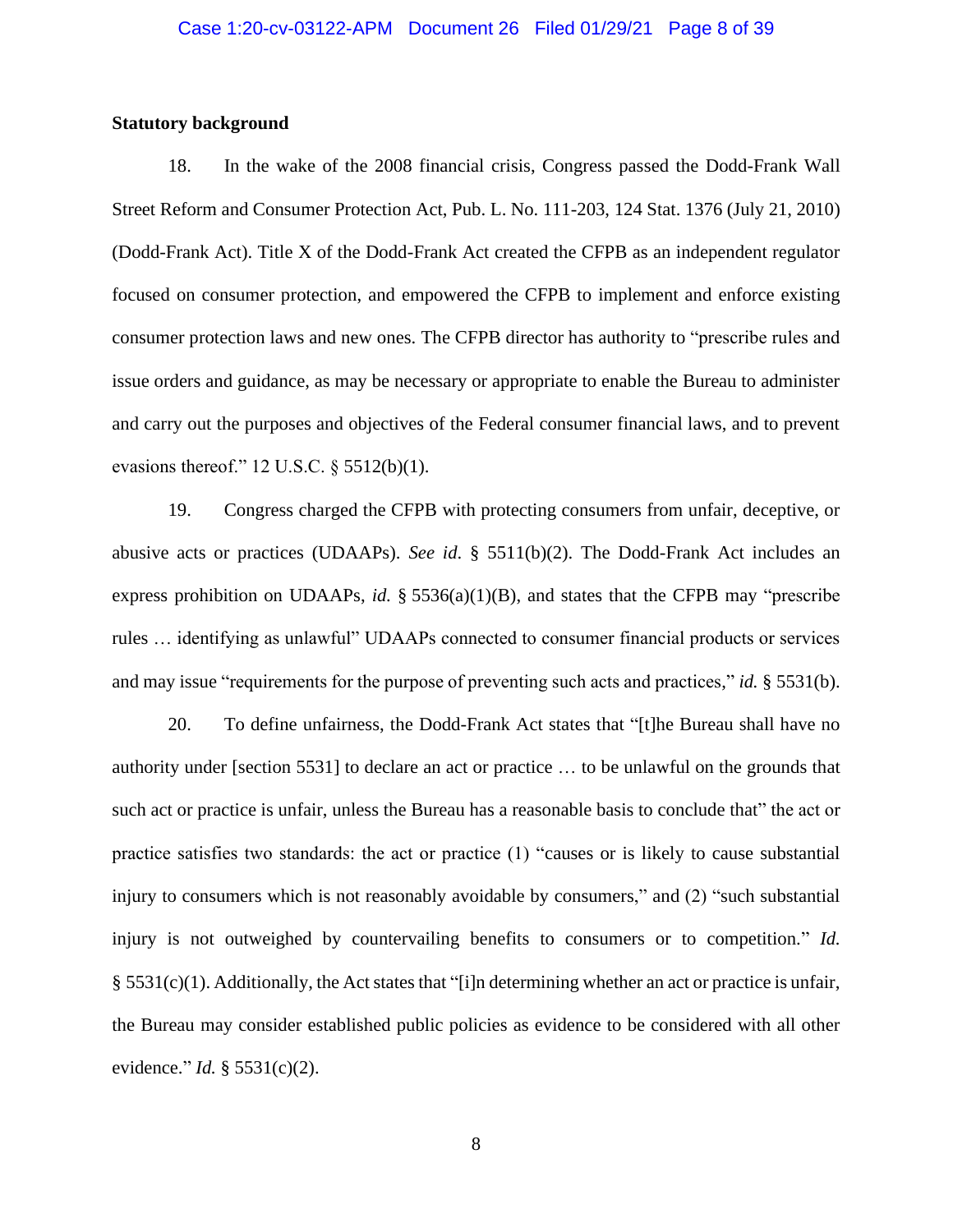21. The Dodd-Frank Act defines abusiveness as follows:

The Bureau shall have no authority under this section to declare an act or practice abusive in connection with the provision of a consumer financial product or service, unless the act or practice—

- (1) materially interferes with the ability of a consumer to understand a term or condition of a consumer financial product or service; or
- (2) takes unreasonable advantage of—
	- (A) a lack of understanding on the part of the consumer of the material risks, costs, or conditions of the product or service;
	- (B) the inability of the consumer to protect the interests of the consumer in selecting or using a consumer financial product or service; or
	- (C) the reasonable reliance by the consumer on a covered person to act in the interests of the consumer.

*Id*. § 5531(d).

22. Recognizing that payday loans "put[] many consumers on a perpetual debt treadmill where they extend the loan several times over," S. Rep. No. 111-176 at 21 (2010), Congress also singled out payday loans for special attention in the Dodd-Frank Act. Congress gave the CFPB certain "exclusive authority" among federal regulators regarding a subset of non-depository financial companies, 12 U.S.C. § 5514(c), (d), and it included all payday lenders on that list, *id.* § 5514(a)(1)(E)*.*

# **The 2017 Payday Lending Rule**

23. In 2017, the CFPB adopted the Payday Lending Rule to identify and address two unfair and abusive practices in the markets for payday, auto-title, and certain similarly structured loans. *See* 82 Fed. Reg. 54,472.

24. The first practice that the Payday Lending Rule identified as unfair and abusive is no-underwriting lending: making "covered short-term loans or covered longer-term balloon-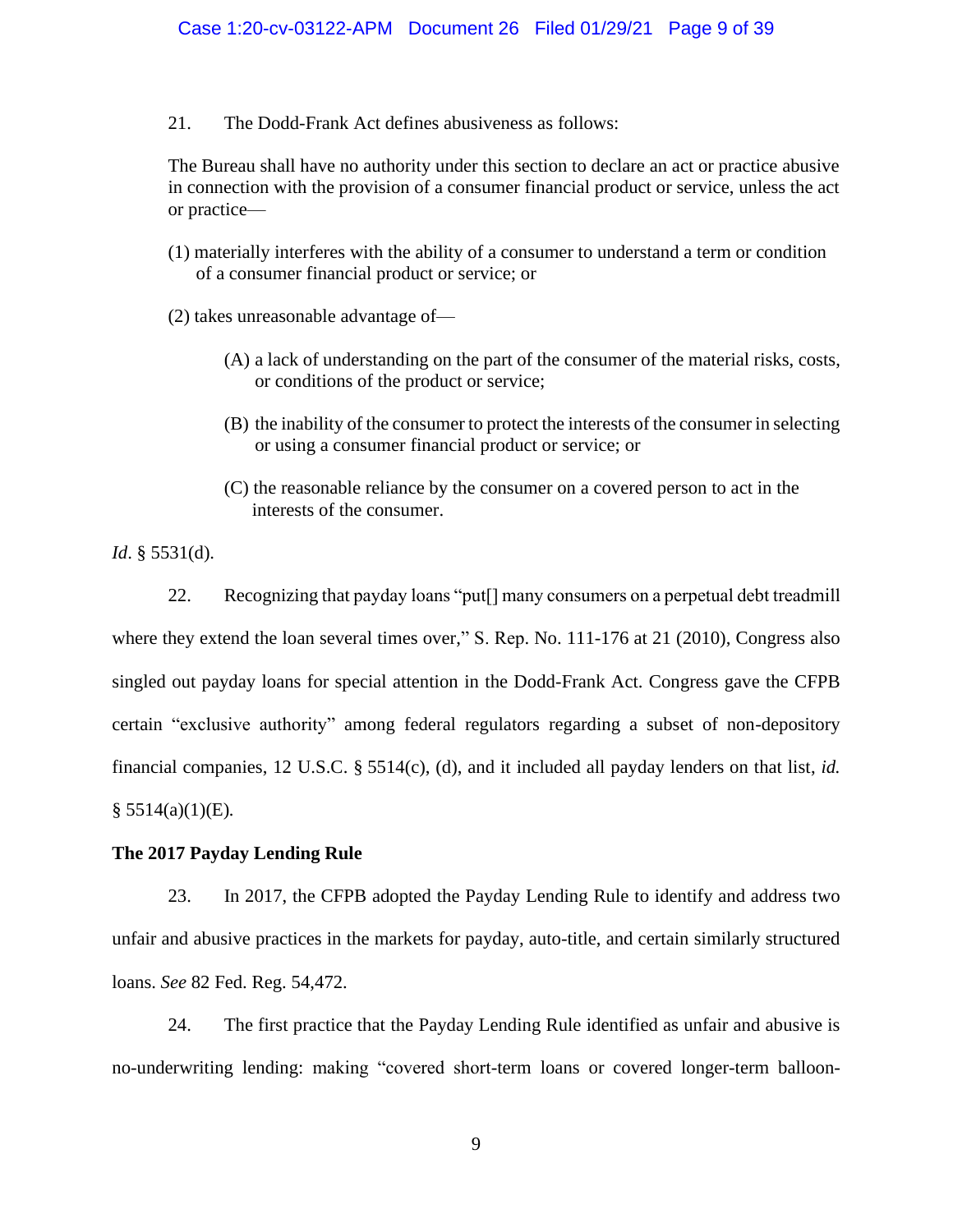## Case 1:20-cv-03122-APM Document 26 Filed 01/29/21 Page 10 of 39

payment loans without reasonably determining that consumers will have the ability to repay the loans according to their terms." 12 C.F.R. § 1041.4 (2020). The set of loans at issue included payday loans, title loans, and other loans requiring substantially the entire amount be repaid in a single payment within 45 days; certain balloon-payment loans with longer terms; and other similarly structured loans. *Id.* §§ 1041.2(a)(7), (10), 1041.3(b)(1), (2). The Payday Lending Rule excluded widely used forms of traditional credit, such as credit cards, mortgages, and student loans, as well as some emerging credit models. *See id.* § 1041.3(d).

25. The Payday Lending Rule explained that no-underwriting lending is unfair because it "causes or is likely to cause substantial injury to consumers which is not reasonably avoidable by consumers" and that injury "is not outweighed by countervailing benefits to consumers or competition," 12 U.S.C.  $\S$  5531(c)(1). The rule also concluded that public policy is consistent with identifying no-underwriting lending as unfair. The "substantial injury" at stake included the harm "associated with default, delinquency, and reborrowing, as well as the negative collateral consequences of being forced to forgo major financial obligations or basic living expenses to cover [an] unaffordable loan payment." 82 Fed. Reg. at 54,591.

26. The CFPB concluded that no-underwriting lending is abusive based on two of the four alternative definitions of abusive stated in the Dodd-Frank Act. Specifically, it concluded that the practice "takes unreasonable advantage of … a lack of understanding on the part of the consumer of the material risks, costs, or conditions of the product or service," and that it "takes unreasonable advantage of … the inability of the consumer to protect the interests of the consumer in selecting or using a consumer financial product or service,"  $12 \text{ U.S.C.}$  §  $5531(d)(2)$ .

27. The Payday Lending Rule included a set of requirements, referred to herein as Ability-to-Repay Protections, to address no-underwriting lending. First, with regard to the loans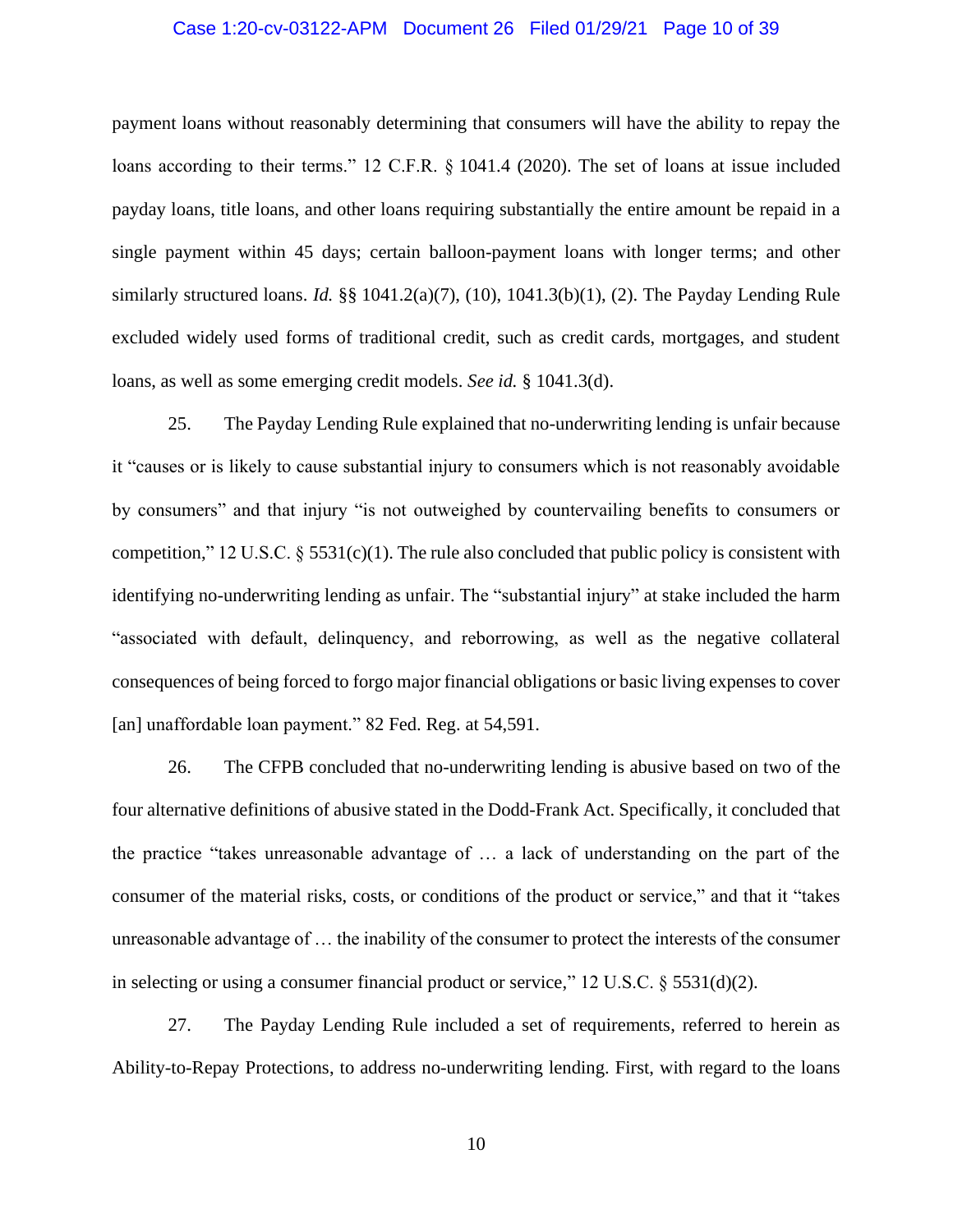## Case 1:20-cv-03122-APM Document 26 Filed 01/29/21 Page 11 of 39

at issue and with certain exceptions, the 2017 rule prohibited a lender from making a loan without making a reasonable determination that the consumer would have the ability to repay it according to its terms. *See* 12 C.F.R. § 1041.5(b) (2020). Second, the rule restricted sequences of borrowing to three loans. *See id.* § 1041.5(d). Third, the rule provided a "principal step-down" option, under which, instead of satisfying the ability-to-repay requirement, lenders could offer certain nounderwriting loans with restrictions. Through the principal step-down option, the CFPB placed limits on the amount of principal a lender could offer, restricted the length of loan sequences and the number of loans that a lender could make to a borrower in a year, and required related disclosures. *See id.* § 1041.6. Fourth, the rule established a system of "Registered Information Systems," a new type of CFPB-registered entity that would receive data from lenders about the relevant loans and share such data with lenders seeking to comply with the Ability-to-Repay Protections. *See id.* §§ 1041.5(c)(ii)(B), 1041.6(a), 1041.10, 1041.11. Fifth, the rule included recordkeeping and related requirements. *See id.* § 1041.12.

28. The Payday Lending Rule also identified as unfair and abusive, the practice of making three or more "attempts to withdraw payment from consumers' accounts," absent authorization, after two consecutive attempts fail "due to a lack of sufficient funds." *Id.* § 1041.7. These UDAAP identifications applied to the same loans as the Ability-to-Repay Protections, as well as to additional longer-term loans. To address this unfair and abusive practice, the rule generally prohibited third or further withdrawal attempts without additional authorization, required related disclosures, and included recordkeeping and related requirements. *See id.* §§ 1041.8, 1041.9, 1041.12 (Payment Protections).

29. The CFPB adopted the Payday Lending Rule following a comment period that generated more than 1.4 million comments and after more than five years of research and study.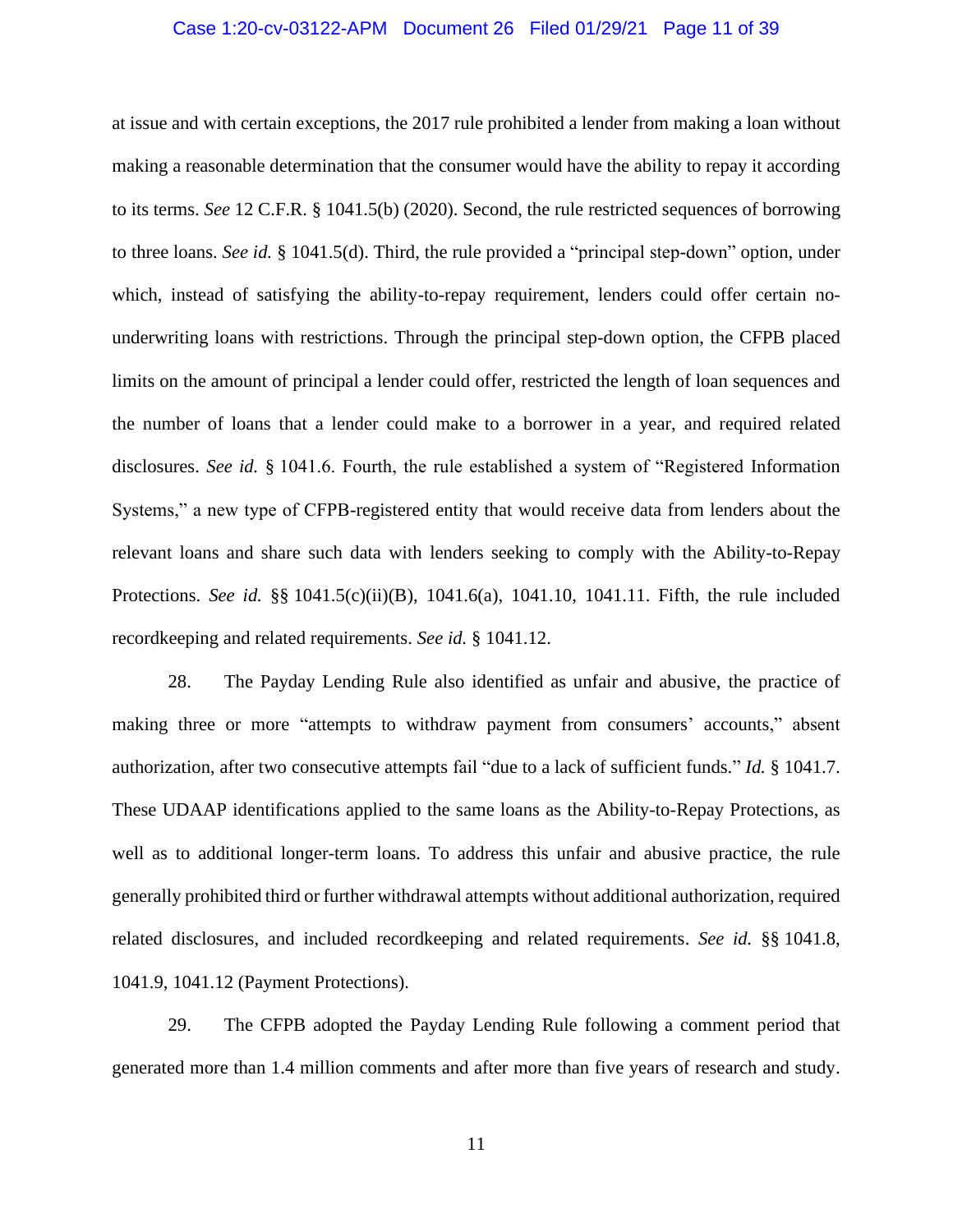## Case 1:20-cv-03122-APM Document 26 Filed 01/29/21 Page 12 of 39

The five years of research included review of the CFPB's internal supervisory, enforcement, and consumer complaint data; outreach to stakeholders; a series of CFPB research reports on loans covered by the rule; and consumer testing of proposed disclosures. The Payday Lending Rule described, in detail, borrower characteristics, lender practices, patterns of loan sequences and defaults, and the harms that result, despite existing state-level regulatory efforts.

30. In issuing the Payday Lending Rule, the CFPB concluded that the Ability-to-Repay Protections would bring substantial benefits to consumers by restricting a harmful practice. Among other things, the CFPB concluded that the Ability-to-Repay Protections would prevent payday and title lenders from trapping consumers in long sequences of unaffordable loans, leading borrowers to pay fees, over and over, for new loans when they cannot repay their first loans according to their terms. The CFPB also recognized that the Ability-to-Repay Protections would require changes by lenders making payday and title loans. For instance, the CFPB estimated that if lenders continued to offer loans on their existing terms, they would not be able to make those loans to many of the borrowers to whom they lend now, because those individuals cannot afford the loans. Lenders also would not be able to continue rolling over loans, beyond a three-loan sequence. As a result, the CFPB estimated, if lenders continued to offer loans on the same terms as previously, their loan volumes and revenues would drop. The CFPB recognized, however, that its estimate of a reduction in loan volume was an overestimate, for multiple reasons, including that lenders would likely adjust their product terms to be able to continue more lending under the new rule. Lenders could, for example, offer smaller loans that are affordable or offer installment (rather than balloon) payments.

31. When the CFPB issued the Payday Lending Rule, it set an effective date of January 16, 2018. On that date, entities could begin applying to become Registered Information Systems,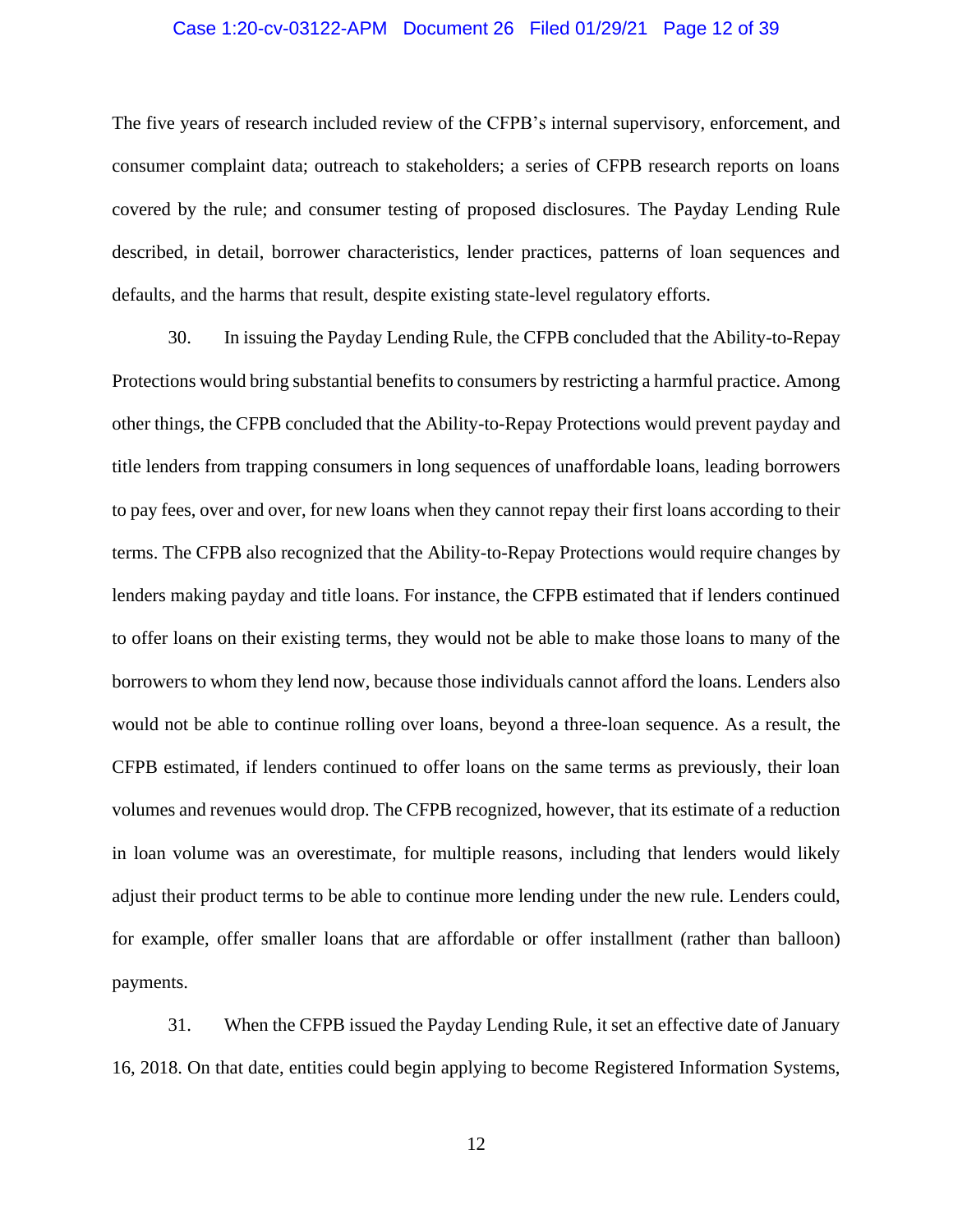## Case 1:20-cv-03122-APM Document 26 Filed 01/29/21 Page 13 of 39

in advance of lenders implementing the Ability-to-Repay Protections. That date was also the deadline for the Office of Management and Budget (OMB) to make a decision on the Paperwork Reduction Act (PRA) request that the CFPB had submitted to OMB regarding certain "information collections" incorporated into the Payday Lending Rule. The compliance date for the bulk of the rule's provisions was August 19, 2019.

## **The CFPB's efforts to weaken the Payday Lending Rule**

32. The CFPB finalized the Payday Lending Rule under the leadership of then-director Richard Cordray. On November 24, 2017, following Cordray's resignation, President Trump designated Mick Mulvaney to serve simultaneously as the CFPB's acting director and the director of OMB.

33. Mulvaney did not support the Payday Lending Rule. As a member of Congress, Mulvaney had sought to eliminate the CFPB and introduced a bill to limit the CFPB's authority to regulate payday and title lending. After becoming the CFPB's acting director, Mulvaney promptly began efforts to dismantle the Payday Lending Rule. Less than two weeks into his tenure, he had asked staff to brief him on options to address the rule and expressed support for a Congressional Review Act (CRA) resolution to void it.

34. On January 16, 2018, the CFPB announced its intention to reconsider the Payday Lending Rule and invited entities seeking to become Registered Information Systems to seek waivers of an upcoming deadline (which the CFPB began granting, with no end date). Also on January 16, 2018, OMB did not make a decision on the CFPB's PRA request.

35. In April 2018, two industry associations sued the CFPB in the U.S. District Court for the Western District of Texas seeking to overturn the Payday Lending Rule. In May 2018, the CFPB, agreeing with the industry plaintiffs, asked the court to stay both the Payday Lending Rule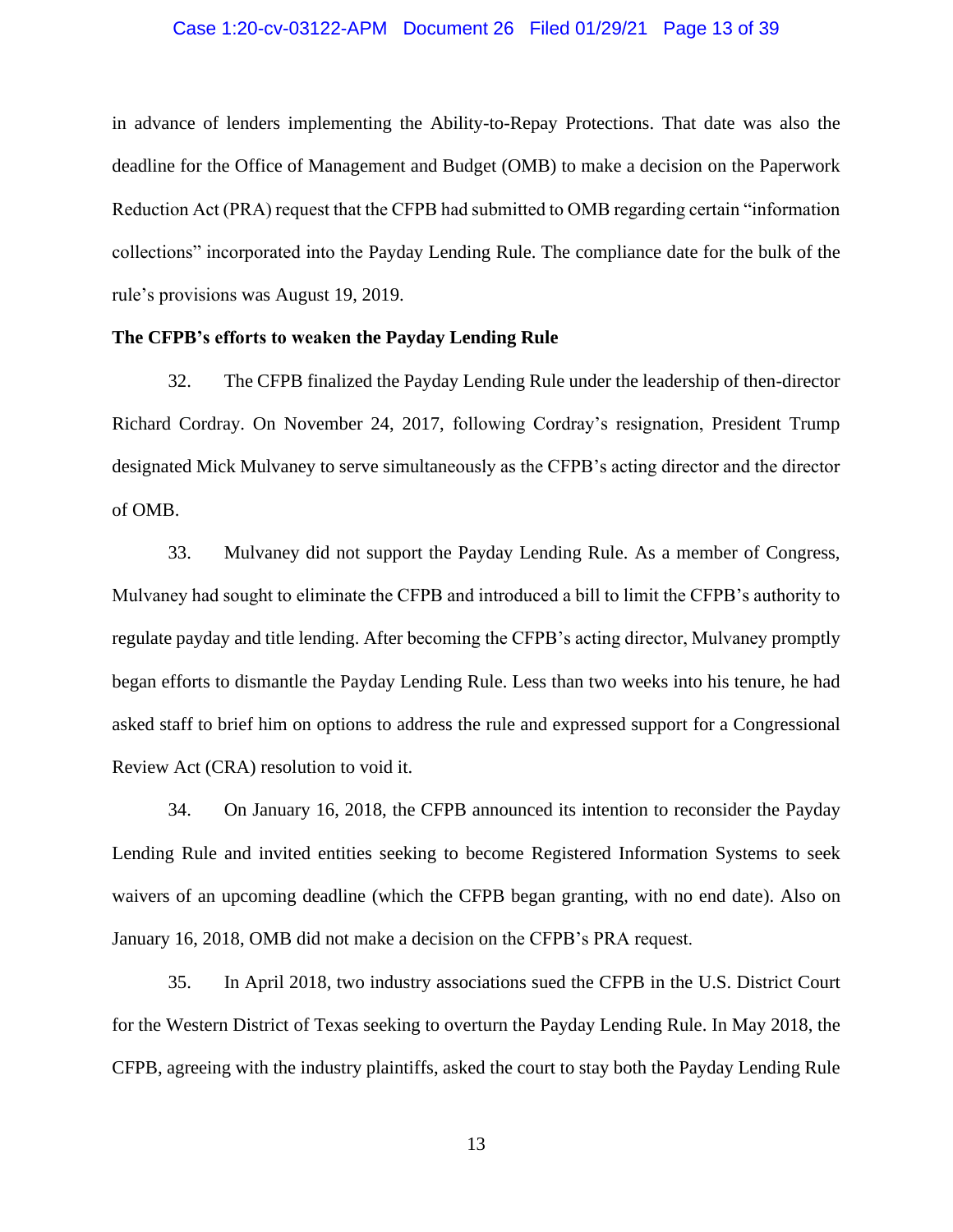## Case 1:20-cv-03122-APM Document 26 Filed 01/29/21 Page 14 of 39

and the litigation. CFPB attorneys had initiated the conversation with opposing counsel that led to such agreement on May 17, 2018, the day after the end of the period in which Congress could have passed the CRA resolution to overturn the Payday Lending Rule.

36. The CFPB also began efforts to undo the rule through rulemaking. CFPB staff were informed that a decision had been made to revoke the Payday Lending Rule or replace it with disclosure requirements, "without any request to" the division head "or staff for an analysis of the evidentiary and legal bases for the rule." *See* Nicholas Confessore & Stacy Cowley, *Trump Appointees Manipulated Agency's Payday Lending Research, Ex-Staffer Claims*, N.Y. Times (Apr. 29, 2020), https://www.nytimes.com/2020/04/29/business/cfpb-payday-loans-rules.html (see link to memo, with entry for May 31, 2018). After being advised that, legally, he "had little basis on which to delay" the Payday Lending Rule, Mulvaney had directed staff to come up with arguments to replace the rule based on a "challenge" to its "underpinnings." Nicholas Confessore, *Mick Mulvaney's Master Class in Destroying a Bureaucracy from Within*, N.Y. Times (Apr. 16, 2019), https://www.nytimes.com/2019/04/16/magazine/consumer-financial-protection-bureautrump.html.

37. In October 2018, the CFPB announced that it intended to issue proposals regarding the rule's compliance date and the Ability-to-Repay Protections.

38. On February 14, 2019, the CFPB published two rulemaking proposals. The CFPB proposed to delay the Payday Lending Rule's August 2019 compliance date, as applied to the Ability-to-Repay Protections. *See* 84 Fed. Reg. 4298 (Feb. 14, 2019) (Delay Proposal). And the CFPB proposed to eliminate the Ability-to-Repay Protections. *See* 84 Fed. Reg. 4252 (Feb. 14, 2019) (Repeal Proposal).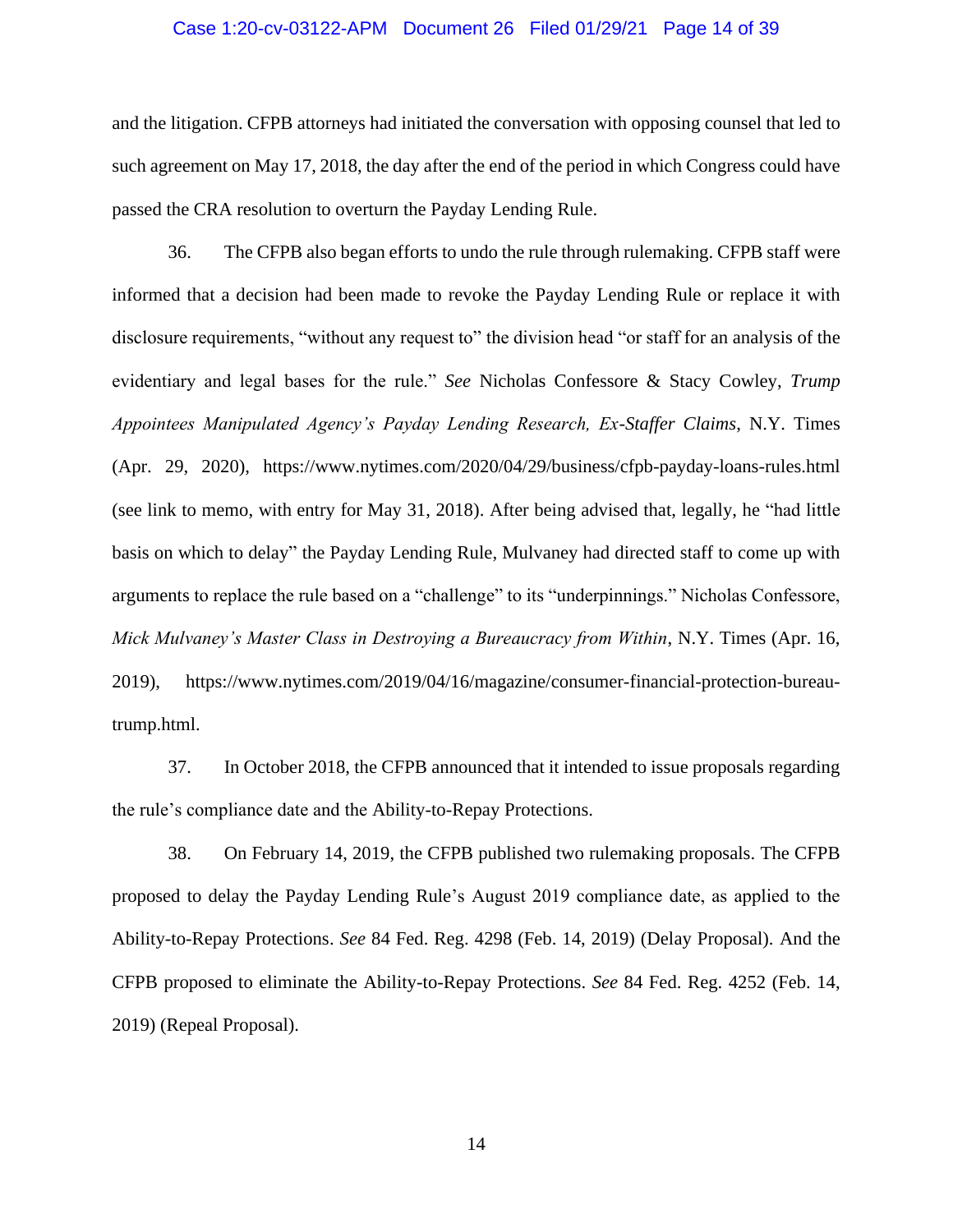## Case 1:20-cv-03122-APM Document 26 Filed 01/29/21 Page 15 of 39

39. The Repeal Proposal attacked the "underpinnings" of the Ability-to-Repay Protections. Focusing principally on critiquing two studies cited in the Payday Lending Rule, the Repeal Proposal asserted that, due to the 2017 rule's impact, supporting evidence for that rule should have been "robust and reliable" and concluded that the evidence was not. The Repeal Proposal additionally set out purportedly new interpretations or applications of the Dodd-Frank Act's definitions of unfairness and abusiveness. Then, the Repeal Proposal suggested the CFPB's earlier rule did not satisfy those standards.

40. The Repeal Proposal's application of its stated standards was limited, however. The Repeal Proposal focused on criticizing the record for the 2017 Payday Lending Rule. And although the Repeal Proposal asserted that the 2017 record did not satisfy what the CFPB proposed in 2019 *should have been* the standard, the CFPB did not attempt to fill the purported gaps in the record. The Repeal Proposal stated that it had taken into account some post-2017 input from stakeholders and comment letters responding to other recent CFPB efforts. But a CFPB official testified to Congress that the CFPB had not conducted any new research to justify the Repeal Proposal. The Repeal Proposal did not even reference recent internal CFPB supervisory or enforcement data. And although parts of the Repeal Proposal recognized new research linking payday loans to suicide and other severe health effects, the CFPB ignored that research in explaining why it sought to repeal the Ability-to-Repay Protections. Additionally, although the CFPB knew of new and inprogress research that could be relevant to an analysis of whether no-underwriting lending is unfair and abusive, the Repeal Proposal stated that the CFPB was "not aware of any additional evidence that would provide the support needed for the key findings" underlying the Ability-to-Repay Protections and did "not believe it is cost-effective for itself and for lenders and for borrowers to conduct the necessary research." 84 Fed. Reg. at 4253.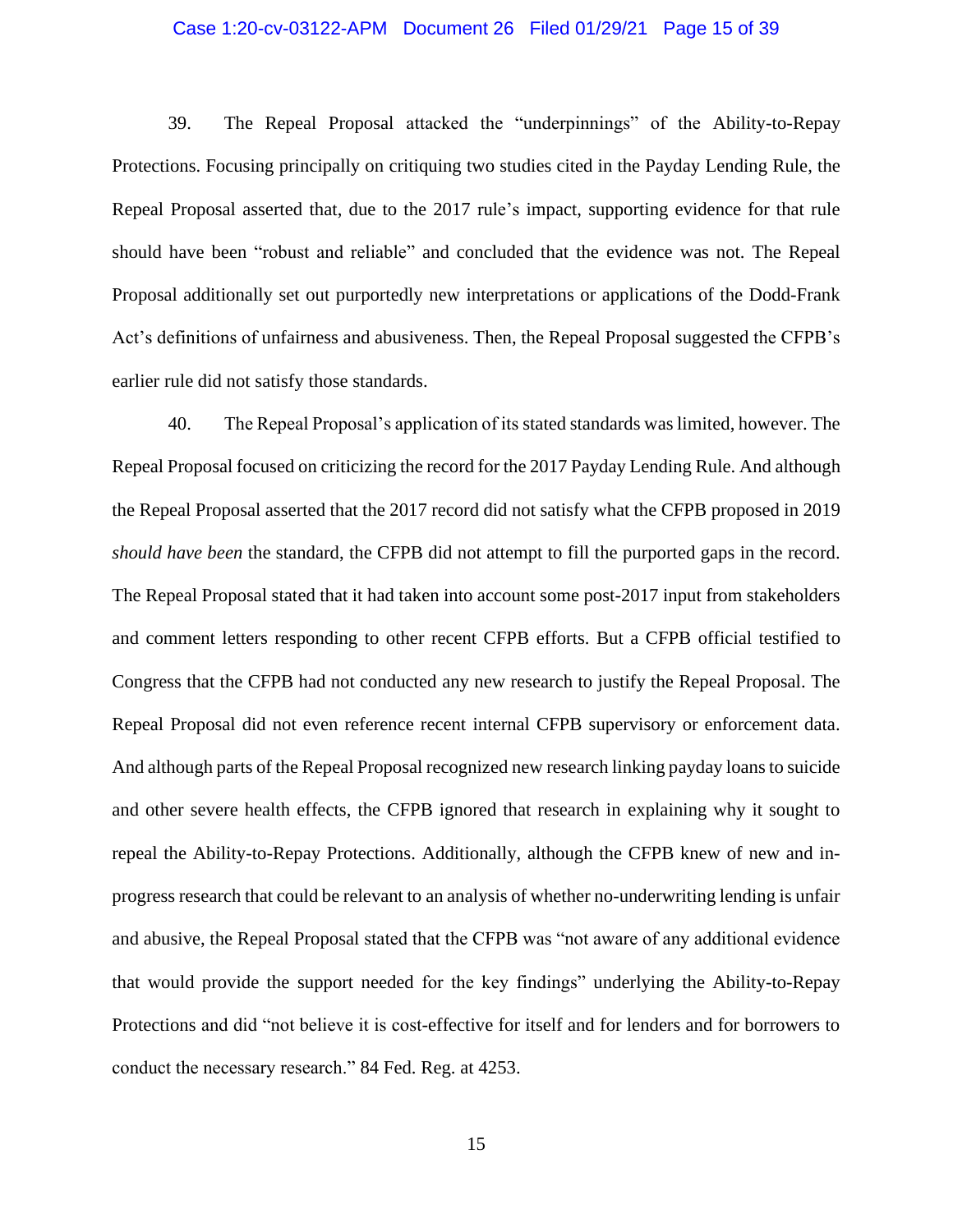## Case 1:20-cv-03122-APM Document 26 Filed 01/29/21 Page 16 of 39

41. The Repeal Proposal also re-framed the Payday Lending Rule's earlier analysis and research. In some cases, the proposal walked back the CFPB's earlier assessment of particular research studies. In other cases, it ignored or downplayed the CFPB's earlier research and analysis. And in still other cases, it reflected the CFPB's earlier conclusions, but changed the wording to be more favorable to the proposal's goal. CFPB research staff were encouraged or directed to shape their analysis of benefits and costs in ways that would make the analysis appear more favorable to the proposal or ignore much of the available research.

42. The CFPB described its proposed evidentiary standard and some of its interpretations or applications of the Dodd-Frank Act definitions in vague and confusing terms that did not enable the public to comment meaningfully on those aspects of the Repeal Proposal.

43. On June 17, 2019, the CFPB published a final rule delaying the Ability-to-Repay Protections' August 19, 2019 compliance date until November 19, 2020. *See* 84 Fed. Reg. 27,907 (Delay Rule).

#### **The 2020 Repeal Rule**

44. On July 7, 2020, the CFPB adopted the final Repeal Rule to rescind the Ability-to-Repay Protections. *See* 85 Fed. Reg. 44,382 (July 22, 2020).

45. On the same day, the CFPB announced that it would move forward with implementation of the Payday Lending Rule's Payment Protections.

46. The Repeal Rule rescinds the CFPB's identification of no-underwriting lending as unfair and abusive and, on the basis of that rescission, repeals the entirety of the Payday Lending Rule's Ability-to-Repay Protections. The Repeal Rule asserts that the CFPB's 2017 UDAAP identifications regarding no-underwriting lending must be rescinded due to concerns about their factual and legal bases.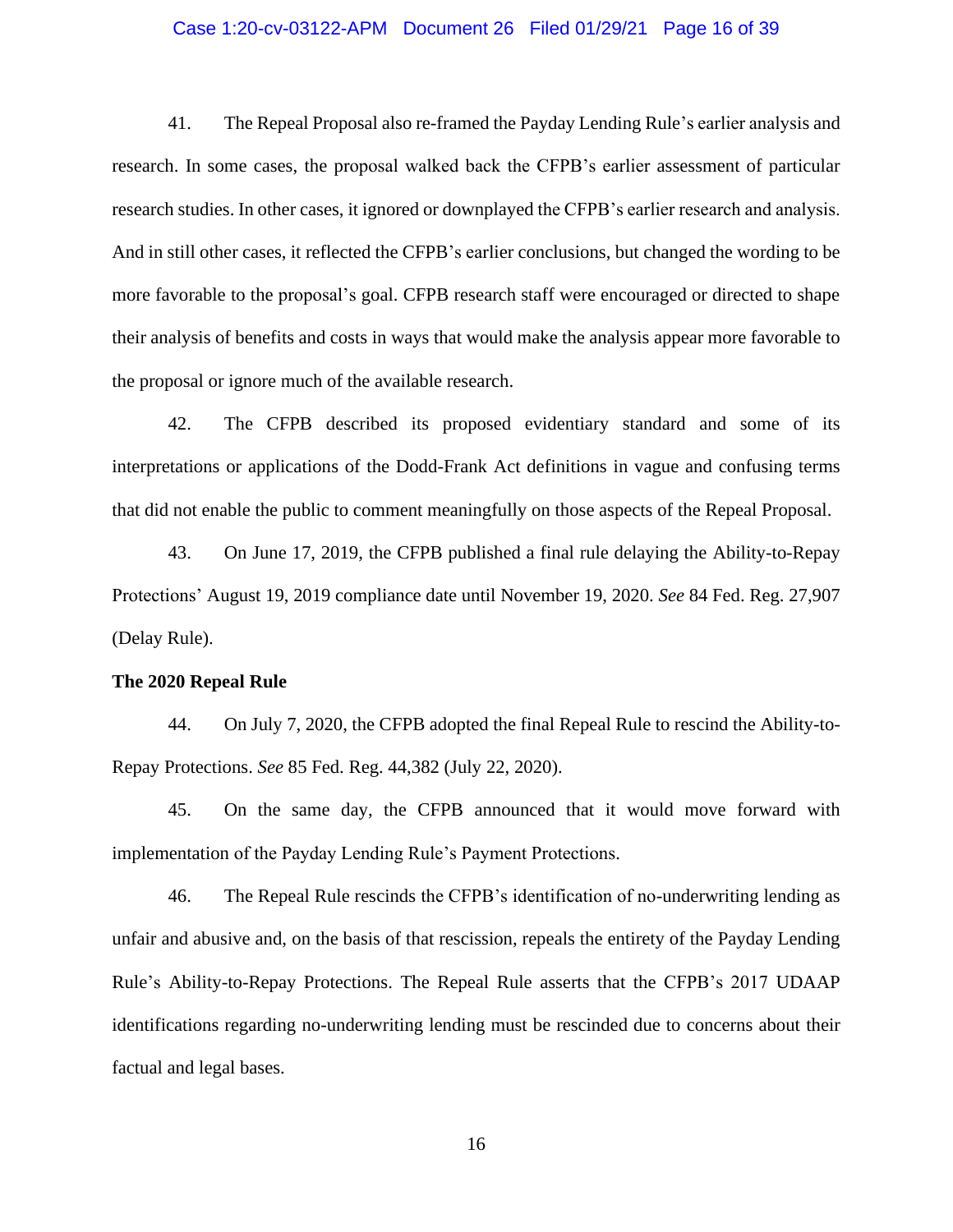## Case 1:20-cv-03122-APM Document 26 Filed 01/29/21 Page 17 of 39

47. First, the Repeal Rule adopts the new evidentiary standard that the CFPB had earlier proposed. It concludes that the CFPB's identification of no-underwriting as unfair and abusive, or parts of that identification, must be supported by evidence that is "robust and reliable," rather than evidence that meets the applicable legal standard under the APA and the Dodd-Frank Act. The CFPB asserts that the new standard is necessary because of the "dramatic" impact of the Payday Lending Rule's remedy for no-underwriting lending, the Ability-to-Repay Protections. *Id*. at 44,399.

48. Second, the Repeal Rule purports to change the CFPB's interpretation or application of the Dodd-Frank Act standards for identifying unfair and abusive practices.

49. Third, the Repeal Rule asserts that the Payday Lending Rule's identifications of nounderwriting lending as unfair and abusive should be repealed because, even if the CFPB in 2017 satisfied the requirements of the Dodd-Frank Act and the APA in making those identifications, aspects of the CFPB's 2017 rule or 2017 record do not satisfy the new evidentiary standard and/or the Repeal Rule's interpretations or applications of the Dodd-Frank Act definitions.

50. The Repeal Rule's new evidentiary and legal standards or applications of the Dodd-Frank Act definitions appear custom-designed to repeal the Ability-to-Repay Protections. They tilt the scales in favor of industry, while reflecting no consideration of the ways in which they will harm consumers and conflict with the CFPB's consumer-protection objectives. The Repeal Rule repeatedly asserts or implies that the CFPB is not bound to use the Repeal Rule's standards elsewhere. The standards or their applications are also unreasonable, not supported by reasoned explanations, and/or in violation of the Dodd-Frank Act.

51. In many additional ways, the Repeal Rule's analysis is inadequate to support its conclusion that the CFPB's UDAAP identifications should be repealed. The CFPB did not purport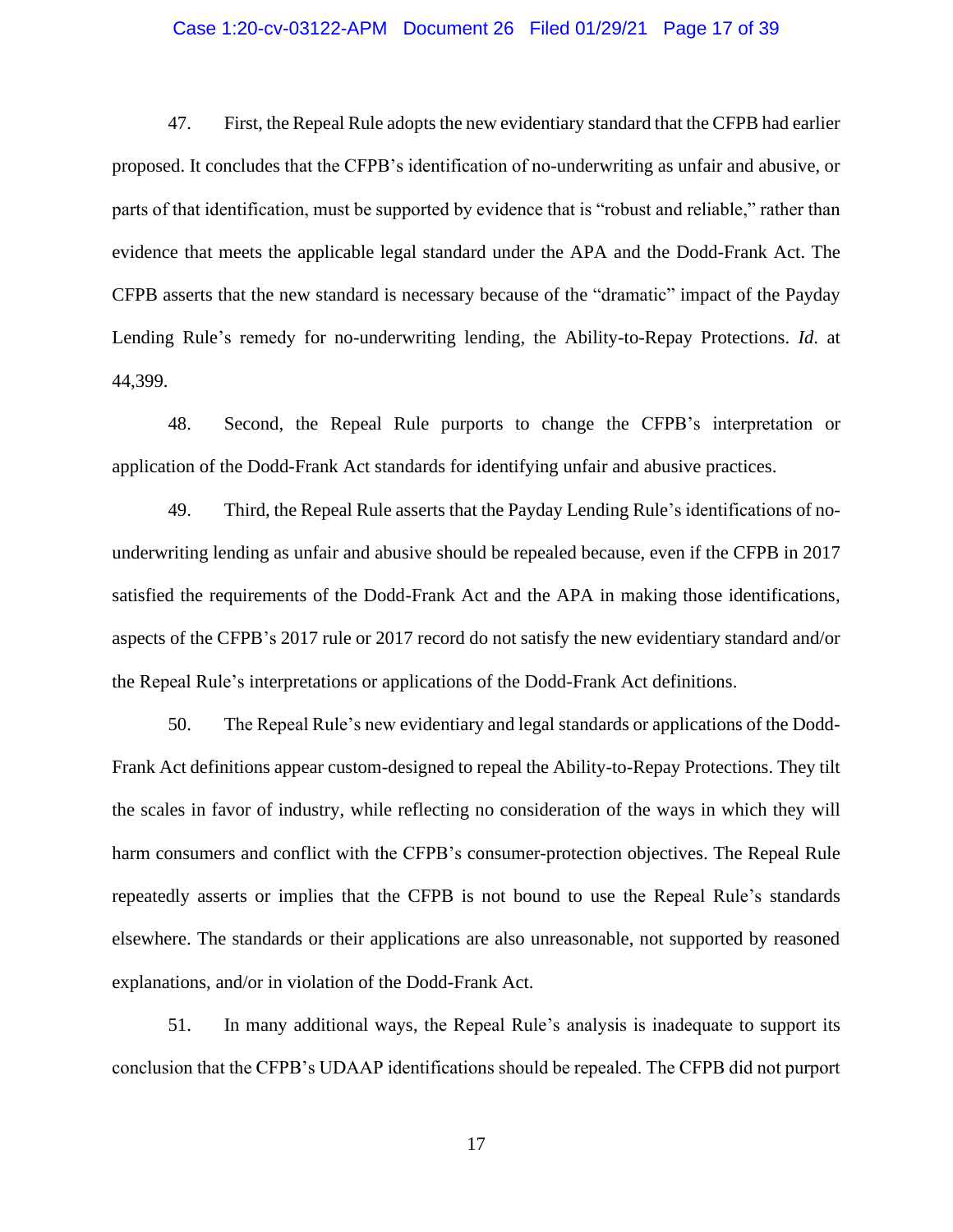## Case 1:20-cv-03122-APM Document 26 Filed 01/29/21 Page 18 of 39

to analyze afresh whether no-underwriting lending is unfair or abusive under the CFPB's 2020 standards. Instead, similar to the proposal, the Repeal Rule focuses on criticizing the CFPB's 2017 analysis or 2017 record for not having met standards or applications of those standards that did not exist at the time. The rule fails even to consider more recent CFPB internal data that could shed light on the questions that the Repeal Rule concluded were inadequately addressed previously. The Repeal Rule's analysis of the 2017 record is also incomplete. For instance, the Repeal Rule concludes that the CFPB need not now consider some aspects of the 2017 record because of the relative weight that the CFPB placed on such aspects in 2017 (when the CFPB might not have needed to consider anything more, because its *2017* standards were satisfied). The Repeal Rule also unreasonably constrains its review in other ways, by limiting its analysis to the choices the CFPB made in 2017, without considering alternative ways in which the record could show that nounderwriting lending is unfair or abusive. Moreover, although the Repeal Rule identifies purported errors, it makes no attempt to address them. The rule ignores or rejects obvious alternatives, such as conducting research to address purported gaps in the factual basis for the Payday Lending Rule or adjusting the Ability-to-Repay Protections (rather than repealing them) to address any concerns about remedy. The CFPB does not provide a reasoned explanation for its rejections of alternatives. For example, it relies on unsupported assumptions, internally contradictory statements, and unexplained changes in position.

52. The Repeal Rule's use of data is also internally inconsistent. Despite its focus on the 2017 rulemaking, the Repeal Rule considers some post-2017 research or circumstances. The Repeal Rule does not explain its decision to consider new information in some cases but not others, and its choices are illogical. For instance, the Repeal Rule discusses recent lending-market changes, but ignores new data about borrowers' circumstances or the harms they suffer.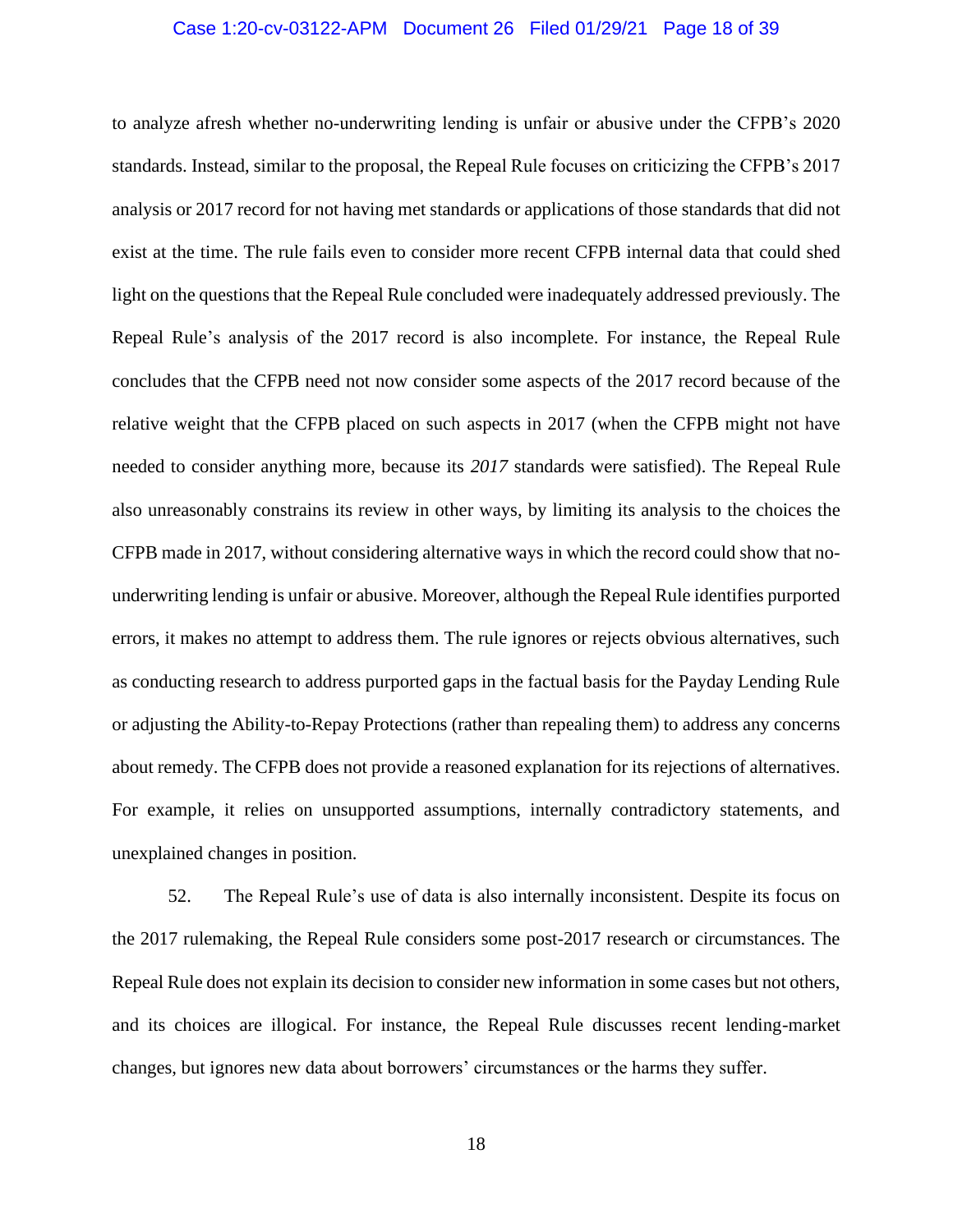## Case 1:20-cv-03122-APM Document 26 Filed 01/29/21 Page 19 of 39

53. The Repeal Rule fails to consider the history, purpose, and objectives of the CFPB, the ways in which the Repeal Rule conflicts with such history, purpose, and objectives, and the consumer harm that the rule will cause. The Repeal Rule casts aside much of the agency's extensive past research, experience, and analysis in favor of unsupported assertions.

54. In adopting the Repeal Rule, the CFPB failed to respond to numerous significant comments, including comments about the importance of the Ability-to-Repay Protections, the harms caused by no-underwriting lending, flaws in the Repeal Proposal, and the characteristics and evolution of lending markets. The rule ignores some comments entirely, summarizes others without indicating a response, and in other cases, states its disagreement only in conclusory terms.

55. The CFPB adopted the Repeal Rule in spite of requests to the agency that, in light of the coronavirus pandemic, the agency delay finalizing the rule or withdraw the proposed rule and allow the Ability-to-Repay Protections to take effect. The pandemic has put many Americans in more vulnerable financial circumstances. In issuing the Repeal Rule, the CFPB did not consider the effects of the pandemic, recognize the requests to delay or withdraw the Repeal Proposal, or explain why it denied those requests. The Repeal Rule also does not address requests by members of Congress that, in light of reports of improprieties in the rulemaking process, an inspector general begin an investigation and the CFPB halt the rulemaking.

56. The Repeal Rule addresses data, rationales, assertions, and legal analyses that were not discussed in the Repeal Proposal and that commenters could not have anticipated. For example, although the proposal asserted that the CFPB was focusing on the record of the 2017 Payday Lending Rule, the Repeal Rule makes assertions about some post-2017 data or circumstances and discusses research published since the close of the Repeal Proposal's comment period. The CFPB did not seek input on which studies released after the end of the comment period the agency should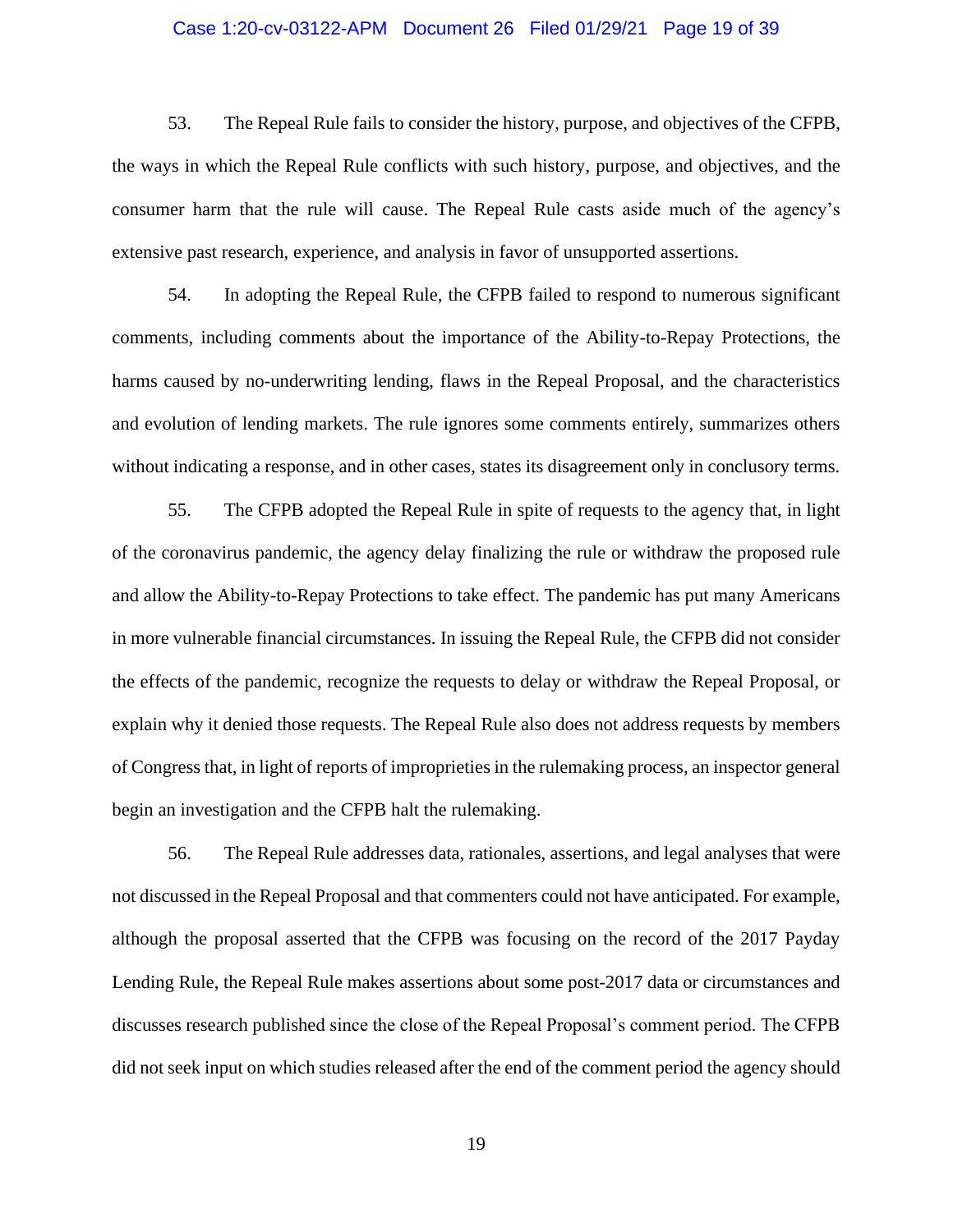## Case 1:20-cv-03122-APM Document 26 Filed 01/29/21 Page 20 of 39

consider, release for comment the new studies that the Repeal Rule cites, or seek comment on all of the post-2017 data or circumstances that the Repeal Rule discusses. In addition, the Repeal Rule asserts that the Dodd-Frank Act definitions of unfair and abusive should be interpreted or applied in ways that are different from what the Repeal Proposal suggested, makes new assertions about consumers' preferences for payday loans and access to alternatives, and provides new details regarding how it interprets or applies its "robust and reliable" standard. The CFPB also did not give notice and an opportunity to comment on these points.

- 57. The Repeal Rule took effect on October 20, 2020.
- 58. The CFPB has not yet implemented the Payments Provisions.

#### **A. The Repeal Rule's one-sided assessment of the Payday Lending Rule's effects.**

59. The Payday Lending Rule extensively documented the harms that consumers suffer from no-underwriting lending. In issuing the rule, the CFPB concluded that "a substantial population of borrowers is harmed, many severely" by the injuries that result from no-underwriting lending, which "include those associated with default, delinquency, and re-borrowing, as well as the negative collateral consequences of being forced to forgo major financial obligations or basic living expenses to cover the unaffordable loan payment." 82 Fed. Reg. at 54,591.

60. The protections that consumers would gain from the Ability-to-Repay Protections (by avoiding such harm) outweigh any cost to consumers of those protections. The Repeal Rule has the converse effect: it will cause harm to consumers that outweighs any benefits to them. The Repeal Rule does not suggest otherwise. Flouting the objectives of the Dodd-Frank Act, the Repeal Rule allows lenders to continue causing such harm by offering unaffordable loans through an unfair and abusive practice. And in so doing, the Repeal Rule focuses on characterizations of the Ability-to-Repay Protections' impact that are one-sided and unsupported.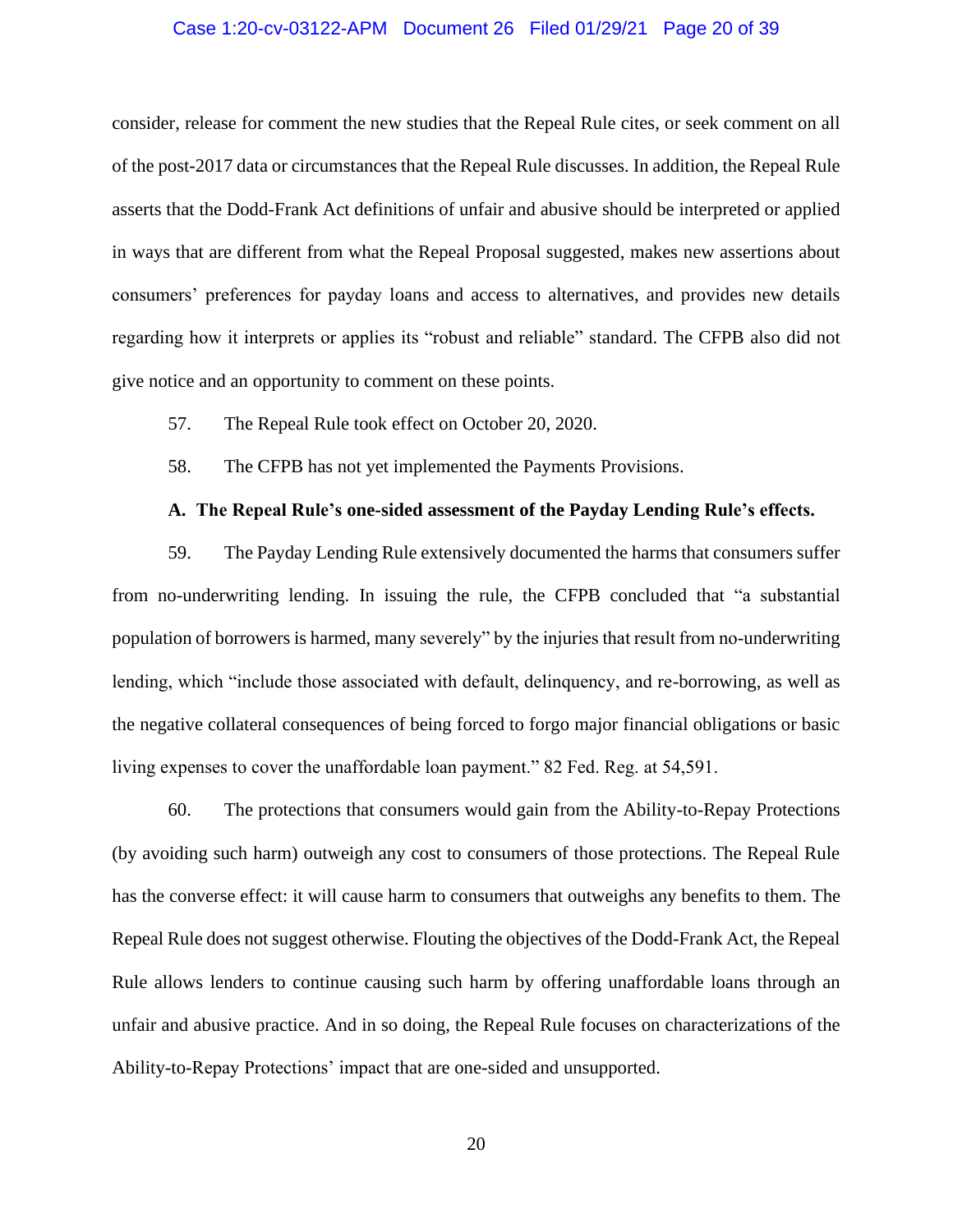## Case 1:20-cv-03122-APM Document 26 Filed 01/29/21 Page 21 of 39

61. In adopting the Repeal Rule, the CFPB repeatedly ignored the costs to consumers of no-underwriting lending and the Repeal Rule itself. The rule's preamble includes an analysis of the rule's benefits and costs, called its Section 1022(b)(2) Analysis, which recognizes that the Repeal Rule will harm consumers by allowing no-underwriting lending to continue. But the Repeal Rule's policy justifications do not reflect consideration of that harm. They ignore or contradict aspects of the Section 1022(b)(2) Analysis, as well as other information in the record about the costs of repeal to consumers, including data supporting the 2017 rule, comment letters, and recent research showing that payday loans (as offered in the current market) are associated with severe health effects.

62. To the extent the Repeal Rule mentions the harms consumers will suffer from nounderwriting lending and the Repeal Rule, it understates those harms while overstating the stakes for industry. The Section  $1022(b)(2)$  Analysis does not account for all of the rule's costs to consumers, ignoring some and unreasonably minimizing others. For instance, it tabulates the revenue at stake for industry, but it does not acknowledge that no-underwriting lending causes consumers to pay more fees. It rejects certain research without identifying the research or providing anything more than a conclusory rejection. It addresses three studies released since the close of the comment period without explaining its choice to review those three studies and not others, and without addressing the full implications of those studies. It states that other new studies cited in the Repeal Proposal "do not affect the Bureau's analysis," 85 Fed. Reg. at 44,434, even though those studies link payday loans, as offered in the current market, to significant health effects not considered by the CFPB in 2017. The analysis also ignores the market failure that the Payday Lending Rule aimed to address, obscures the relative magnitudes of various impacts, and notes some effects in vague and unclear terms, without evaluating relevant research. Additionally, the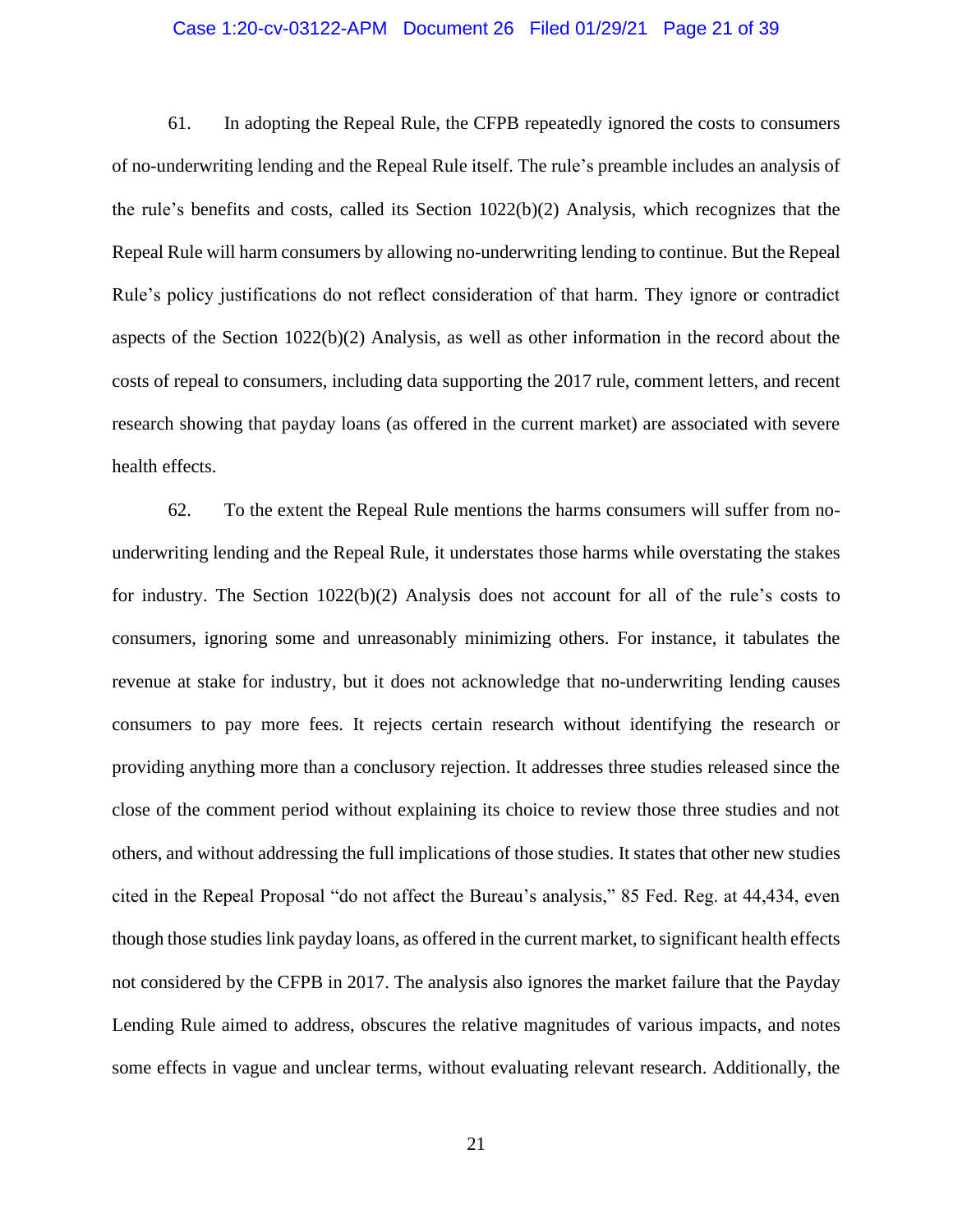## Case 1:20-cv-03122-APM Document 26 Filed 01/29/21 Page 22 of 39

Section 1022(b)(2) Analysis is unclear and inconsistent about which effects it is addressing, what past research it is relying upon, and whether or why it has departed from the Payday Lending Rule's approach.

63. Instead of considering the harm it causes—and that the 2017 Ability-to-Repay Protections would prevent—the Repeal Rule emphasizes a different set of effects. The rule's policy justifications portray the Ability-to-Repay Protections as "eliminat[ing] most covered shortterm and longer-term balloon payment loans." 85 Fed. Reg. at 44,399. The Repeal Rule then equates that result, unreasonably, with a "dramatic impact on consumer choice and access to credit that consumers prefer." *Id.* In other parts of the preamble as well, the Repeal Rule similarly equates restrictions on no-underwriting lending with harmful reductions in consumer choice, access, or preferred loans. The Section 1022(b)(2) Analysis also discusses the impact of the Ability-to-Repay Protections on lending volumes and revenue.

64. The Repeal Rule's description of the Ability-to-Repay Protections' impact on lending volume contradicts the record and other aspects of the Repeal Rule and fails to consider important factors. For instance, the assertion that the Ability-to-Repay Protections will eliminate most of the relevant loans fails to take into account the ways in which the Payday Lending Rule's quantitative estimates of its impact on lenders were overstated, including because lenders were likely to change their product offerings to make loans affordable to more consumers or offer loan products not covered by the rule. The Repeal Rule's discussion of the Ability-to-Repay Protections' impact ignores both the details of the CFPB's 2017 analysis and record material regarding lenders' ability to adapt their products, even while other aspects of the Repeal Rule discuss lenders changing the products they offer. When the Repeal Rule elsewhere discusses the Ability-to-Repay Protections' impact on lending, it similarly overstates the impact; even where it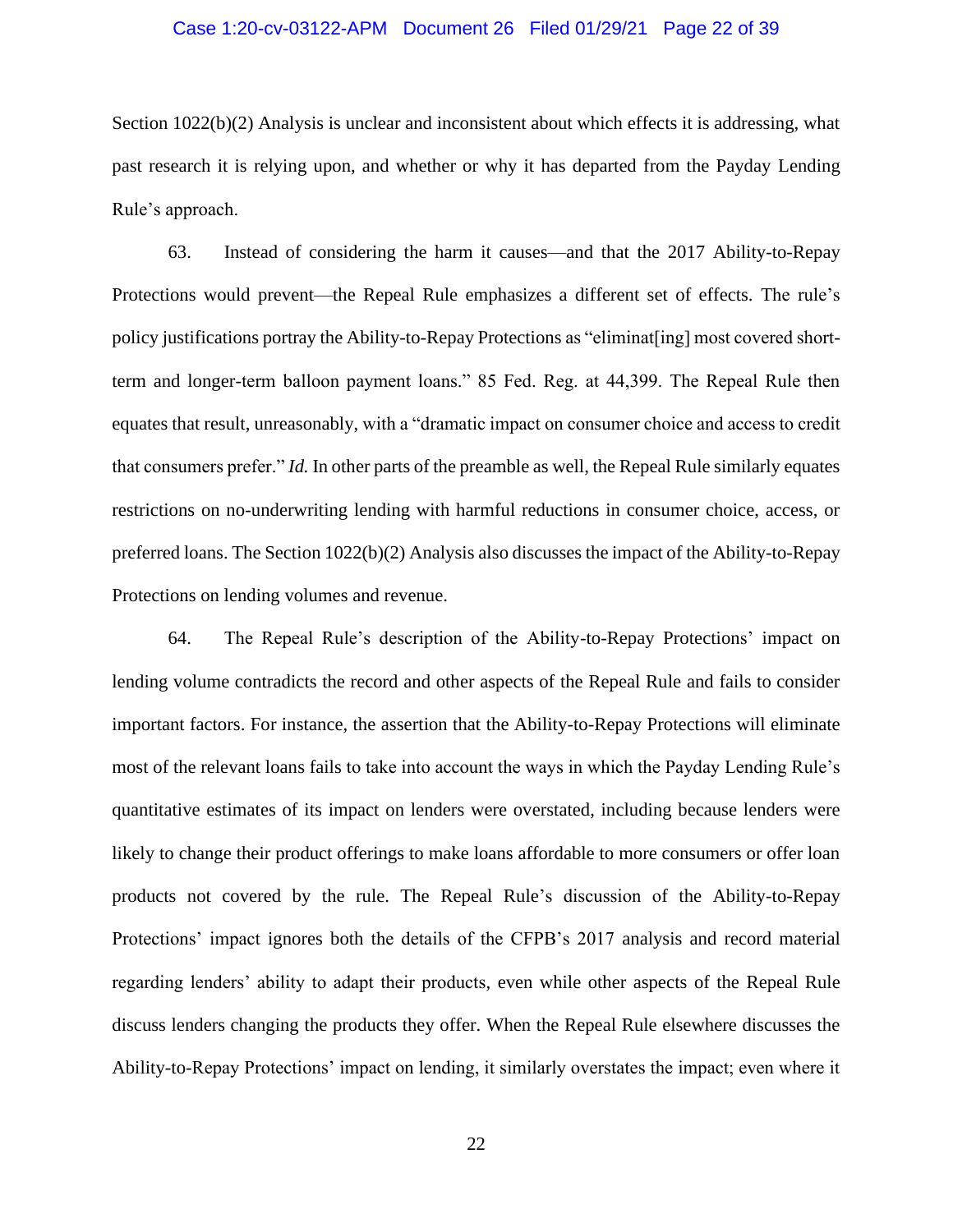## Case 1:20-cv-03122-APM Document 26 Filed 01/29/21 Page 23 of 39

recognizes that lenders may adjust their products, it fails to acknowledge that such adjustment is "quite likely," 82 Fed. Reg. at 54,835.

65. The Repeal Rule's suggestion that a reduction in no-underwriting lending corresponds to harmful reductions in consumer choice, access, or preferred loans is not supported. The rule's assertions about consumer choice and access to credit fail to account for the harm that consumers experience from unaffordable loans. In making these assertions, the CFPB did not consider the type of credit at issue in the CFPB's 2017 rulemaking: mostly reborrowed loans, resulting from initial loans that consumers cannot afford to repay. The assertions also ignore the CFPB's history and objectives, which focus on preserving access to safe credit, not credit offered on any terms. Further, the assertions represent a significant change in position from 2017, when the agency "concluded that the overall impacts of the decreased loan volumes resulting from the [2017] rule for consumers will be positive," 82 Fed. Reg. at 54,818, and disagreed with the view that loans made through no-underwriting lending always represent consumers' preferences or result from unconstrained choice. The Repeal Rule does not recognize, explain, or support its changes in position. Relatedly, the assertions conflict with the Repeal Rule's premise: the Repeal Rule discusses—but does *not* purport to reach new conclusions regarding—questions about whether consumers are informed when they receive no-underwriting loans and whether consumers can reasonably avoid the harm such loans cause.

66. The Repeal Rule also mischaracterizes the stakes by stating that the Ability-to-Repay Protections would "stifle" innovation, 85 Fed. Reg. at 44,414. The rule recognizes that some current products do not comply with the Ability-to-Repay Protections (which are not in effect), but cites no data to support this or similar suggestions in the rule that eliminating such consumer protections is necessary to promote innovation (or that any such innovation benefits consumers).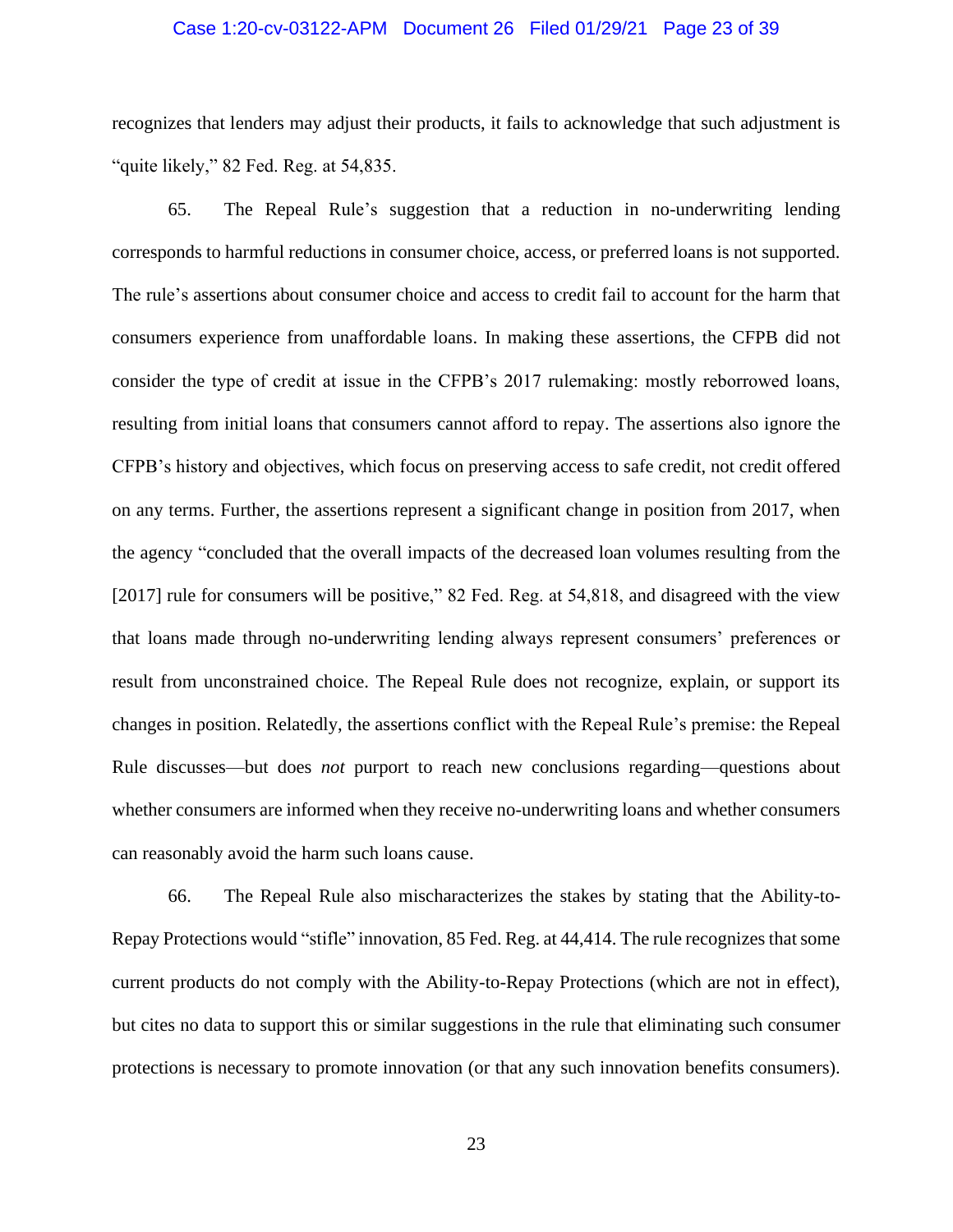## Case 1:20-cv-03122-APM Document 26 Filed 01/29/21 Page 24 of 39

The rule does not consider whether the Ability-to-Repay Protections could promote innovation. The CFPB fails to explain why the aspects of the Ability-to-Repay Protections that provide exceptions for emerging lending models are insufficient to address the CFPB's concerns about innovation. The Repeal Rule also does not explain why the CFPB could not use other mechanisms, short of repeal, to address any concerns about fostering innovation. The Repeal Rule's policy justifications related to innovation are also inconsistent with the Section 1022(b)(2) Analysis.

## **B. The Repeal Rule's unreasonable evidentiary standard.**

67. The Repeal Rule asserts that its new evidentiary standard, for "robust and reliable" evidence, is necessary in this context due to what the CFPB now describes as the "dramatic" impact of the Ability-to-Repay Protections on lending volumes and consumer choice and access. *Id*. at 44,399. This premise, regarding the 2017 rule's impact, is unreasonable for the reasons described above. Further, by relying on a one-sided analysis of the Ability-to-Repay Protections' impact, the "robust and reliable" standard unreasonably tilts the scales in industry's favor, contravening the history and purposes of the CFPB.

68. The CFPB's creation and application of the standard is not reasonable or reasonably explained, on multiple other grounds. For instance, the "robust and reliable" standard is a solution that does not match the problem. The CFPB created the standard because of a concern about the Payday Lending Rule's remedy. But the CFPB uses the standard to undermine the identification of the unfair and abusive practice, not to adjust a remedy. The CFPB's adoption of the standard also reflects circular reasoning: the CFPB adopted the new evidentiary standard on the basis of unsupported assumptions about consumer decision-making—and then used the new standard to assess evidence regarding consumers' decision-making, including their ability to understand or avoid harm.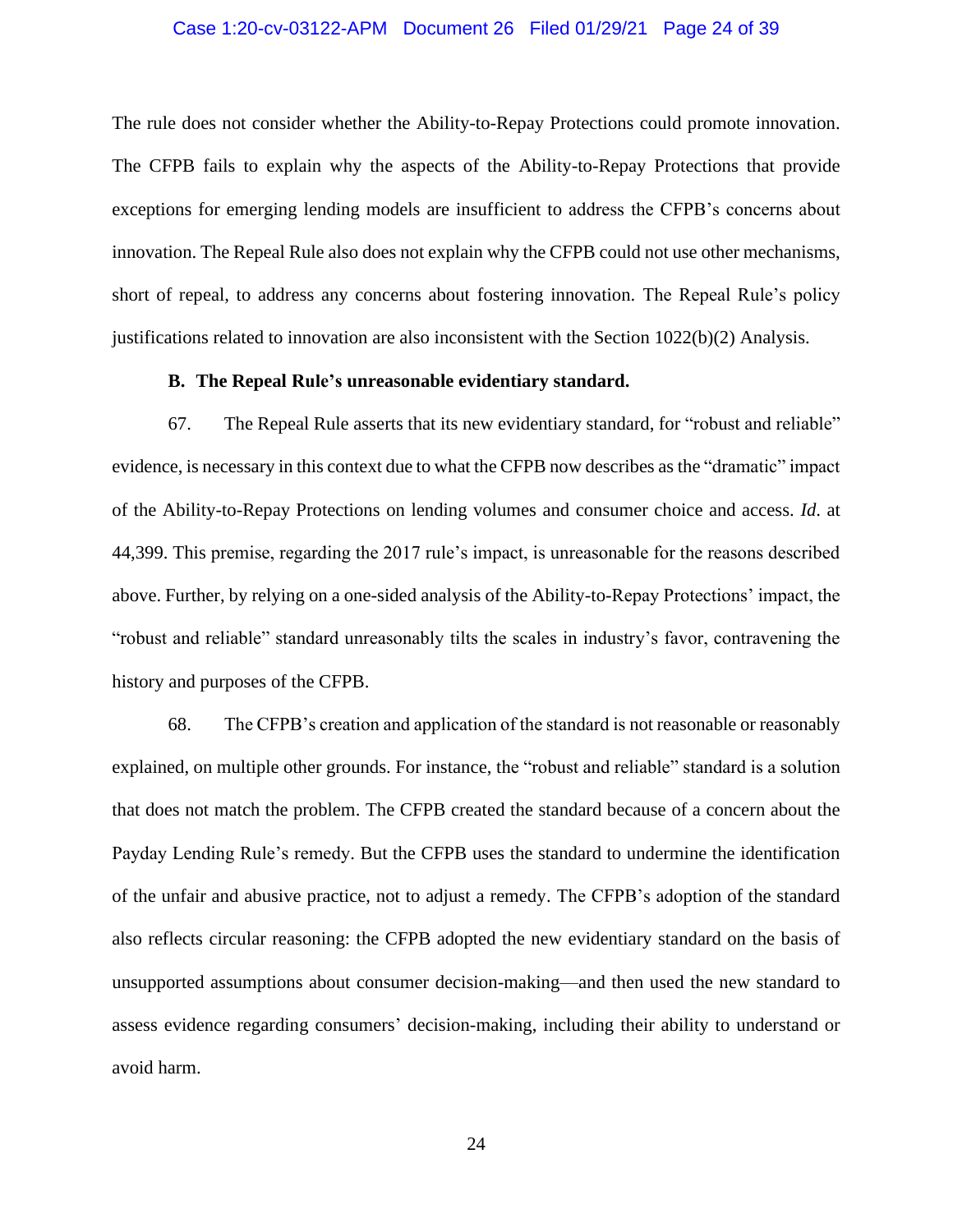## Case 1:20-cv-03122-APM Document 26 Filed 01/29/21 Page 25 of 39

69. The "robust and reliable" standard would also unreasonably favor industry if applied more broadly. The CFPB asserts that the standard is necessary because of the number of loans affected by the Ability-to-Repay Protections. But because any UDAAP rule related to loans will mean that some set of lenders must change their lending practices (or reduce the loans they provide), this principle would operate as a one-way ratchet in favor of the lending industry if applied generally. It would make it harder for the CFPB to issue a new UDAAP rule when it causes change for a large number of loans, even though such rules could also provide the most benefit to borrowers by restricting a widespread, harmful practice. The CFPB adopted the standard without considering its impact on consumers or the relationship to the CFPB's objectives.

70. The CFPB appears to use the "robust and reliable" standard as a shorthand for dismissing any study it wishes to ignore. The Repeal Rule's descriptions of the standard are vague, illogical, and inconsistent, and its applications of the standard are unreasonable. The rule applies the standard to dismiss specific studies one by one, on a variety of bases. The bases are such that the CFPB does not make clear what research *could* satisfy the standard. For instance, the CFPB applies the standard to ignore studies or data based on considerations such as the fact that a researcher's question did not precisely match the legal standard or the possibility that a single piece of data or research could be consistent with a different interpretation than what the CFPB reached in 2017 (even when such research also *supports* the CFPB's 2017 conclusions). Then, in applying the standard, the rule fails to consider the collective weight of the available evidence on a specific question. At the same time, the CFPB's use of the "robust and reliable" standard is inconsistent. In particular, when the Repeal Rule purports to make *affirmative* conclusions in favor of repeal, the Repeal Rule does so *without* applying its own "robust and reliable" standard.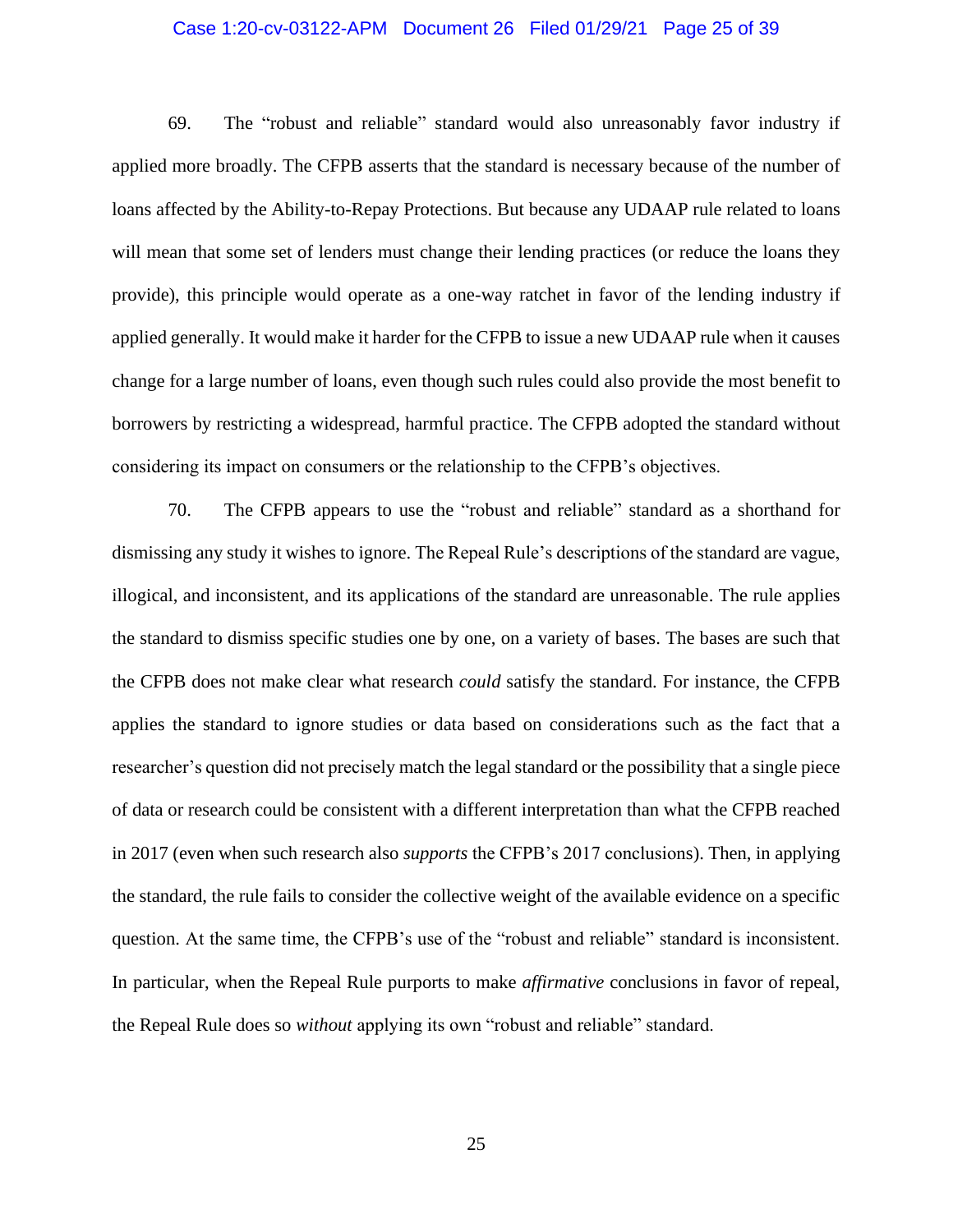## **C. The Repeal Rule's rescission of the CFPB's unfairness finding.**

71. The Repeal Rule accepts the CFPB's 2017 conclusion that no-underwriting lending causes or is likely to cause substantial injury. It also does not question that the identification of no-underwriting lending as unfair is consistent with public policy.

72. The Repeal Rule asserts that the CFPB's identification of no-underwriting lending as unfair should be repealed based on concerns about the Payday Lending Rule's conclusions that (a) the substantial injury consumers suffer from no-underwriting lending "is not reasonably avoidable," and (b) "such substantial injury is not outweighed by countervailing benefits to consumers or to competition," 12 U.S.C.  $\S$  5531(c)(1).

73. The Payday Lending Rule interpreted the Dodd-Frank Act's "reasonably avoidable" criterion "to mean that unless consumers have reason generally to anticipate the likelihood and severity of the injury and the practical means to avoid it, the injury is not reasonably avoidable." 82 Fed. Reg. at 54,596. The rule found this standard satisfied on multiple grounds. The CFPB concluded, for instance, that "a large number of consumers do not understand even generally the likelihood and severity of [the] risks" of injury from a loan made without underwriting. *Id.* at 54,598.

74. The Repeal Rule states that harm is reasonably avoidable:

if payday borrowers have an understanding of the likelihood and magnitude of risks of harm associated with payday loans sufficient for them to anticipate those harms and understand the necessity of taking reasonable steps to prevent resulting injury. Specifically, this means consumers need only understand that a significant portion of payday borrowers experience difficulty repaying and that if such borrowers do not make other reasonable arrangements they may either end up in extended loan sequences, default, or struggle to pay other bills after repaying their payday loan.

85 Fed. Reg. at 44,394. The Repeal Rule further explains its interpretation of the standard through its application, in evaluating the Payday Lending Rule's analysis.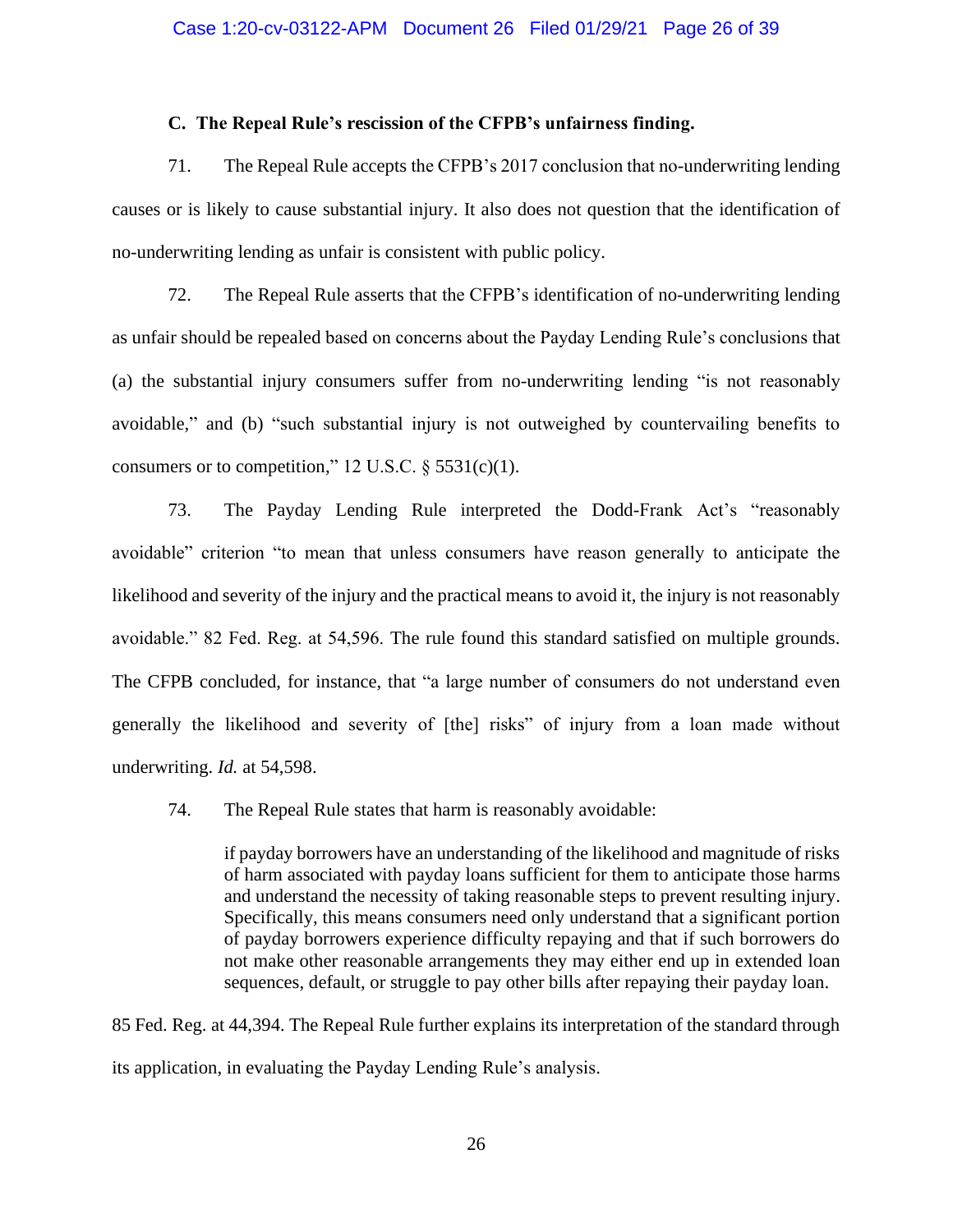## Case 1:20-cv-03122-APM Document 26 Filed 01/29/21 Page 27 of 39

75. The Repeal Rule's interpretation of the "reasonable avoidability" criterion violates the Dodd-Frank Act and is unreasonable to the extent it means that a practice can be reasonably avoidable even when consumers are unaware that *they* may be among those harmed, potentially severely.

76. For other reasons as well, the Repeal Rule's interpretation or application of the "reasonably avoidable" criterion is not reasonable or does not reflect reasoned decision-making. For instance, the Repeal Rule's formulation rests on a mischaracterization of the Payday Lending Rule. The Repeal Rule concludes that the CFPB's earlier interpretation was "problematic" and the new interpretation is "better," 85 Fed. Reg. at 44,395, without explaining why. The Repeal Rule asserts that a certain amount of information is necessarily enough to ensure that consumers "grasp the likelihood of risk," "appreciate the magnitude of those risks," and are able to avoid harm. *Id*. These assertions are made without support and without consideration of the circumstances of consumers in the current market, the details of the harm at issue, or lender practices. The Repeal Rule asserts that the inability to avoid harm "later" is "generally" not alone enough to satisfy this element of unfairness, *id*. at 44,397; such a narrowing of the standard, without consideration of the circumstances of a particular practice, is unreasonable. This narrowed view of the standard is also unreasonable as the CFPB has attempted to apply it to loans at issue in this rulemaking, including because the Repeal Rule's analysis mischaracterizes the Payday Lending Rule by suggesting that it was only concerned with the first loan in a sequence of loans. In interpreting or applying the "reasonable avoidability" criterion, the Repeal Rule also misreads the case law it cites. Further, the Repeal Rule fails to consider the impact on consumers of its interpretation or application of the standard. To the extent the Repeal Rule suggests that no-underwriting lending is not unfair or that certain data should be ignored because the Ability-to-Repay Protections apply across the market,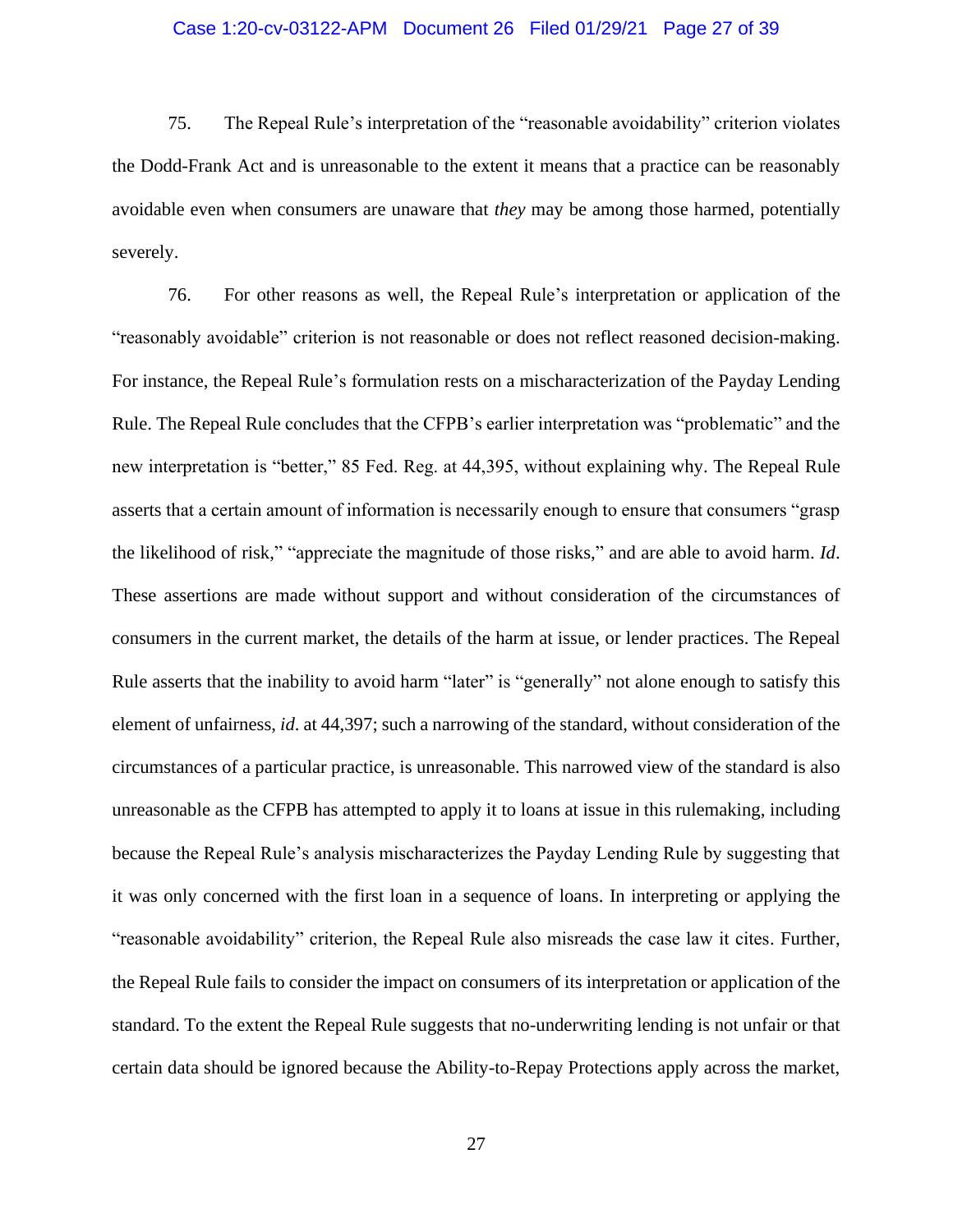## Case 1:20-cv-03122-APM Document 26 Filed 01/29/21 Page 28 of 39

*see id.* at 44,401, the argument is illogical and does not acknowledge or explain the CFPB's change in position since 2017.

77. The Repeal Rule concludes that the Payday Lending Rule record lacks "robust and reliable" evidence to support a finding that no-underwriting lending's harms are not "reasonably avoidable," under either the CFPB's 2017 standards or its 2020 description of "reasonable avoidability." The Repeal Rule's conclusions rest on mischaracterizations of the Payday Lending Rule's interpretation of the "reasonable avoidability" criterion and the CFPB's 2017 analysis. The Repeal Rule's "reasonable avoidability" analysis conflicts with the Repeal Rule's Section 1022(b)(2) Analysis. The Repeal Rule dismisses, downplays, or ignores particular research studies, other evidence in the record, or pertinent factors on unreasonable grounds or without explanation. It reflects an unexplained change in the CFPB's interpretation of relevant data. In addition to ignoring the consumer harm at issue, the Repeal Rule ignores evidence of market practices and borrowers' actual circumstances, and fails to consider the available evidence in combination. The CFPB unreasonably rejects concerns about borrowers' inability to avoid harm after receiving one unaffordable loan or when taking out a second or further loan in a sequence of loans; among other things, the Repeal Rule mischaracterizes the Payday Lending Rule. The Repeal Rule's assertion that "[c]onsumers do not lack the practical ability to take advantage of … alternative" types of credit products, *id.* at 44,397, does not reflect consideration of the full record and relevant factors, including borrowers' ability to compare any available products. It also rests on a mischaracterization of relevant data, an unreasonable dismissal of data, and an unsupported assertion about consumer preferences.

78. The Repeal Rule also criticizes the Payday Lending Rule's conclusion that the injury caused by no-underwriting lending outweighs any countervailing benefits of such loans to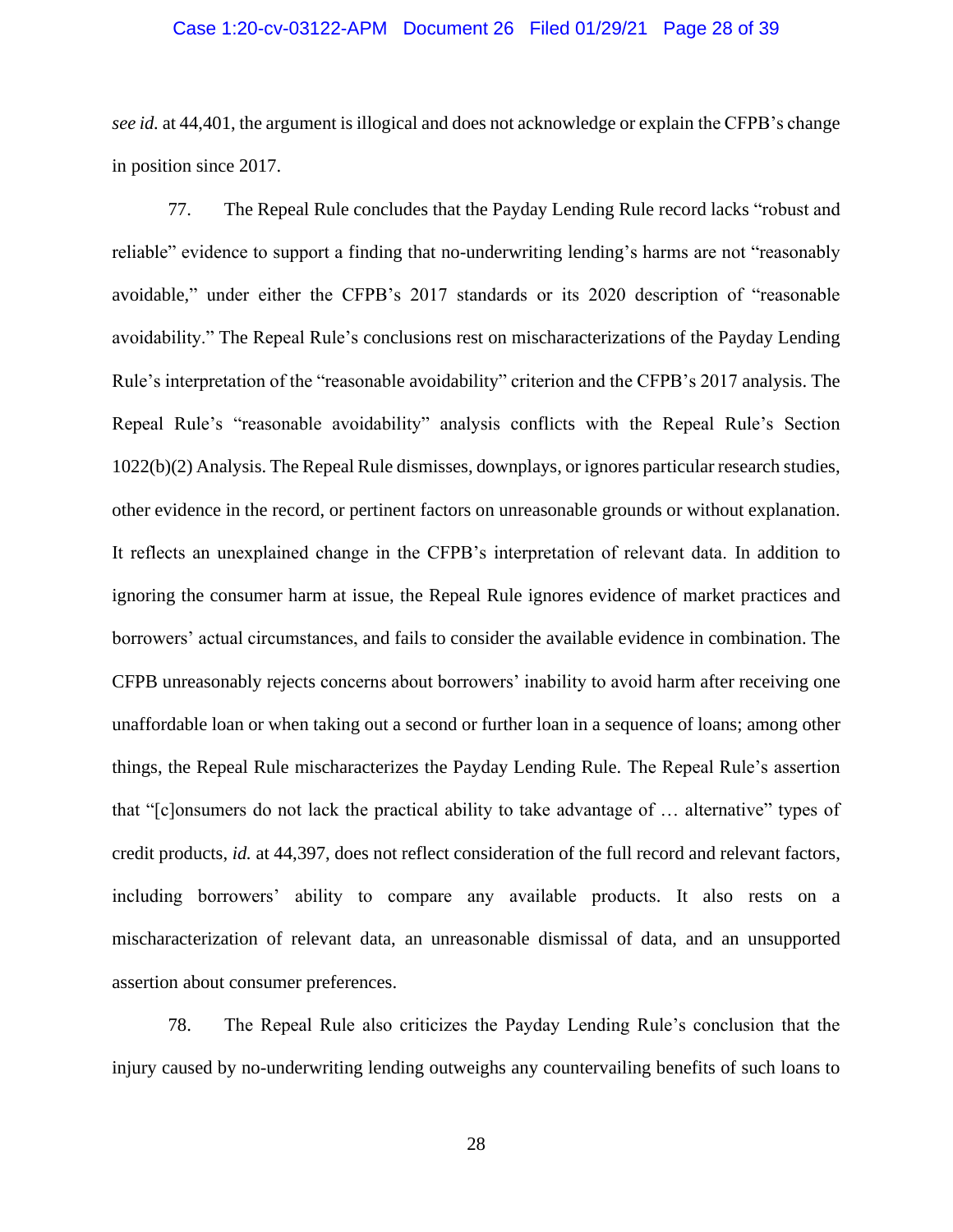## Case 1:20-cv-03122-APM Document 26 Filed 01/29/21 Page 29 of 39

consumers and competition. In addressing this aspect of unfairness, the Payday Lending Rule considered the harm caused by no-underwriting lending, including the "acute harm" suffered by "[s]ubstantial groups of consumers," and concluded that the aggregate injury suffered "clearly outweighs" any benefits to such consumers, 82 Fed. Reg. at 54,606, as well as any benefits to competition, *see id.* at 54,612. The Payday Lending Rule's conclusion rested on a detailed analysis of the circumstances of three categories of borrowers and took into account the costs of remedy.

79. The Repeal Rule asserts that in considering the costs of remedying nounderwriting's harms, the CFPB should have considered a hypothetical scenario, in which the 2017 rule's ability-to-repay requirement applies to all loans, rather than the expected scenario, in which lenders would take advantage of the principal step-down alternative (which imposes fewer restrictions on lending). The Repeal Rule describes its test as different than what the Payday Lending Rule applied and one that assumes *more* benefits from lenders continuing to offer nounderwriting loans (since it reflects a higher estimate of the cost to lenders of coming into compliance). The Repeal Rule also asserts that the CFPB in 2017 underweighted the benefits of no-underwriting lending in other ways. Then, the rule concludes that the substantial injury that borrowers suffer from no-underwriting lending is outweighed by benefits to consumers or competition.

80. The Repeal Rule's test for comparing no-underwriting lending's harms to its benefits contradicts the record and is illogical. For instance, the Repeal Rule's formulation rests on mischaracterization of the Ability-to-Repay Protections, an overestimate of the effects on industry of some of those protections, and an illogical distinction between the Ability-to-Repay Rule's *actual* remedy and the portion of that remedy that the Repeal Rule considers relevant. The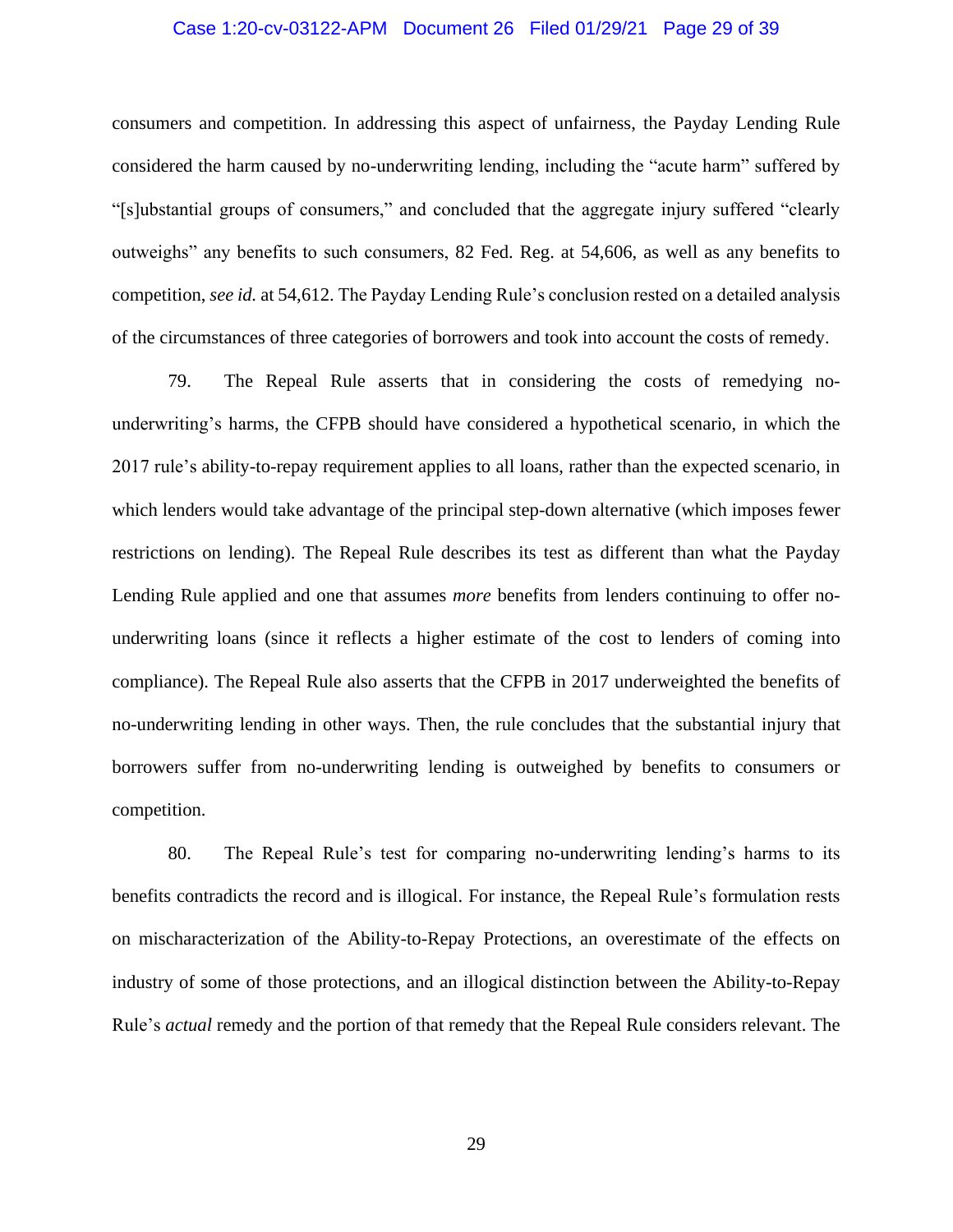## Case 1:20-cv-03122-APM Document 26 Filed 01/29/21 Page 30 of 39

Repeal Rule's reliance on a *hypothetical* remedy, in place of an actual one, to conclude that a practice's benefits outweigh its harms, is unreasonable.

81. The Repeal Rule's conclusions about how benefits compare to costs are unsupported for other reasons as well. The rule purports to apply what it considers a re-formulated test to compare the harms of no-underwriting lending to the benefits to consumers or competition. But the Repeal Rule does not describe or analyze those harms and does not constitute a comparison. In addition, the Repeal Rule's discussion of the risk that lenders will deny or not offer loans that would be permitted under the Payday Lending Rule lacks a reasoned basis. The Repeal Rule does not consider how lenders will implement the Payday Lending Rule's ability-to-repay requirements in practice. The rule adopts the proposal's assertions about the CFPB's experience in other markets without describing that experience, explaining why it relates to the lenders covered by the Payday Lending Rule, or addressing the CFPB's knowledge of the markets at issue. The Repeal Rule ignores evidence of lenders' ability to adapt their business models, otherwise overstates the impact of eliminating no-underwriting lending, and provides no analysis of lenders' operations or business models. The Repeal Rule also fails to consider the relative magnitude of various effects, rests on an unexplained change in the CFPB's interpretation of relevant data, and makes assertions about consumer preferences that also represent an unexplained and unsupported change in position. Regarding competition, the Repeal Rule's discussion reflects changes in the CFPB's assessment of the relationships among revenue, storefronts, and competition, without acknowledging or explaining the change; makes assertions about a reduction in competition and innovation that are unsupported; fails to consider lenders' ability to change their product terms; and conflicts with other aspects of the Repeal Rule.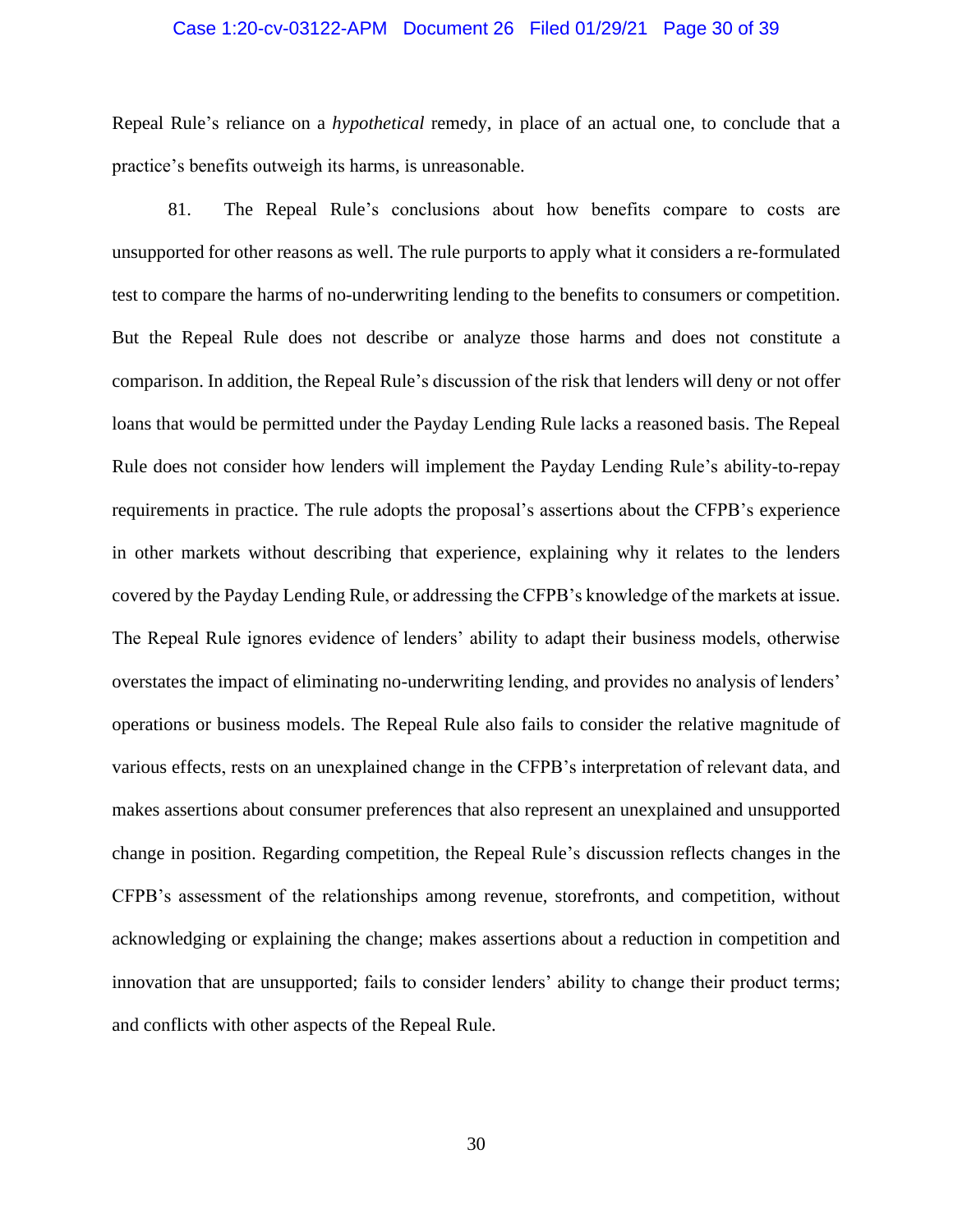### **D. The Repeal Rule's rescission of the CFPB's abusiveness finding.**

82. The Payday Lending Rule identified no-underwriting lending as abusive on two alternative grounds: the practice takes unreasonable advantage of consumers' lack of understanding of the material risks, costs, or conditions of the relevant loans, and the practice takes unreasonable advantage of consumers' inability to protect their interests.

83. Regarding the first finding, the Payday Lending Rule concluded that "a significant population of consumers does not understand the material risks and costs of unaffordable loans" made with no-underwriting lending. 82 Fed. Reg. at 54,617. The Payday Lending Rule relied on multiple sources of evidence to reach this conclusion and explained that the conclusion "does not mean that consumers are required to be experts in all aspects of how such loans function as a practical matter." *Id.* But, the rule explained, "if borrowers do not understand either their likelihood of being exposed to the risks of [the relevant] loans or the severity of the kinds of costs and harms that may occur, then it is quite difficult to maintain the position that those same borrowers in fact understand the material risks and costs associated with unaffordable short-term loans." *Id.*

84. Regarding the second finding, the Payday Lending Rule concluded, based on a wide range of evidence and research, that borrowers are "unable to protect their interests in selecting or using [no-underwriting loans] given the dynamics of this market and the structure and terms of these loans." *Id.* at 54,619.

85. The Payday Lending Rule then concluded that no-underwriting lending takes unreasonable advantage of these two different types of vulnerability. The Payday Lending Rule's analysis of how lenders' advantage-taking is unreasonable was based on a detailed understanding of market practices. The rule observed, among other things, that "[g]iven that such a large majority of covered loans (over 80 percent) consist of loans procured through reborrowing, and given that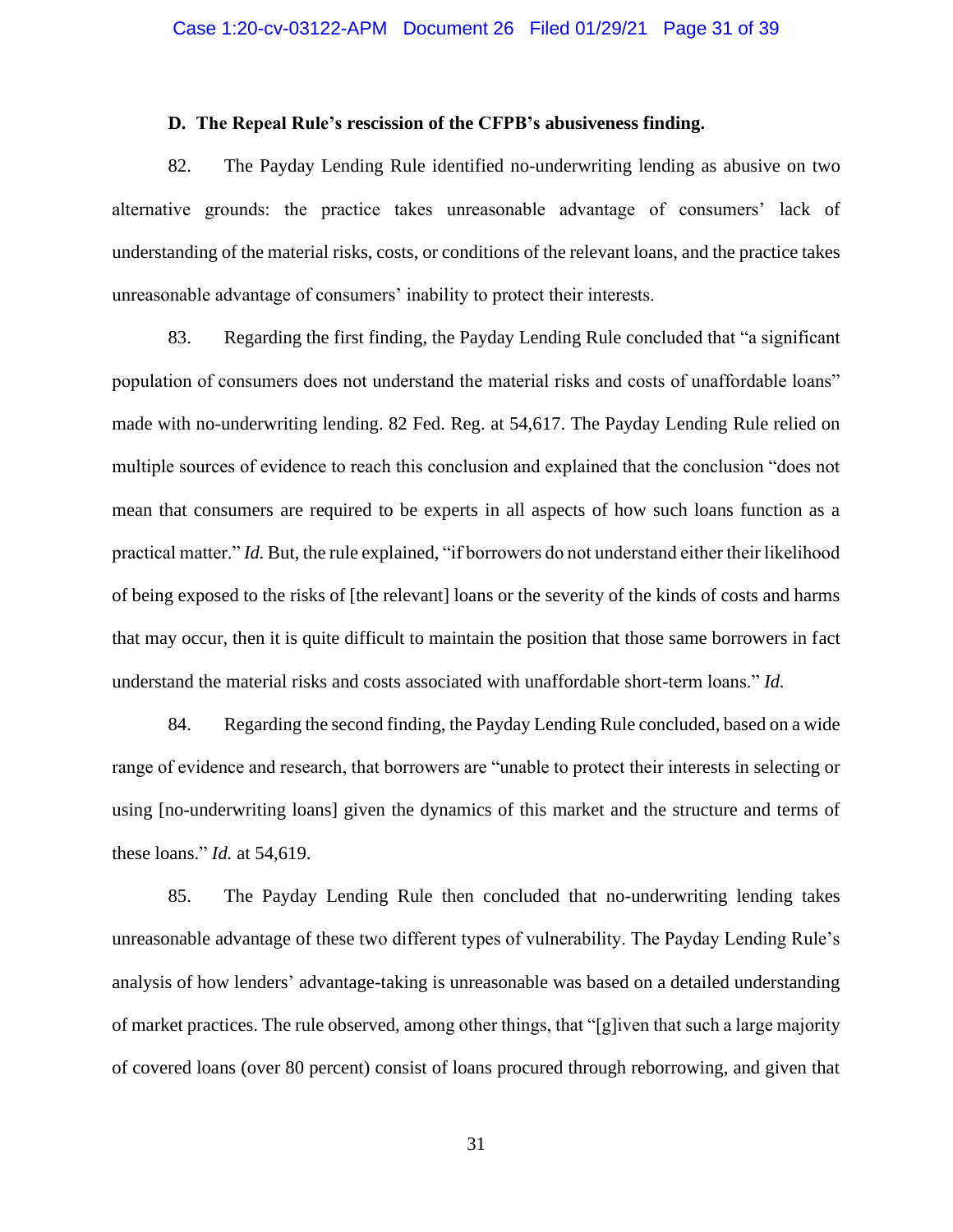## Case 1:20-cv-03122-APM Document 26 Filed 01/29/21 Page 32 of 39

this is the core of the business model, it is evident that lenders have very significant incentives to take advantage of consumers' lack of understanding" or inability to protect themselves in these markets. *Id.* at 54,622. "At a minimum," the CFPB concluded, "lenders take unreasonable advantage of borrowers when they develop lending practices that are atypical in the broader consumer financial marketplace, take advantage of particular consumer vulnerabilities, rely on a business model that is directly inconsistent with the manner in which the product is marketed to consumers, and eliminate or sharply limit feasible conditions on the offering of the product … that would reduce or mitigate harm for a substantial population of consumers." *Id.* at 54,623.

86. The Repeal Rule critiques all three aspects of the Payday Lending Rule's abusiveness analysis. First, the Repeal Rule states that the "lack of understanding" element of the abusiveness standard "should be treated as similar to the requisite level of understanding for reasonable avoidability." 85 Fed. Reg. at 44,422. This interpretation or application of the standard is unclear and not based on reasoned decision-making. The Repeal Rule does not explain why the "lack of understanding" and "reasonable avoidability" standards should be "similar" or the extent to which it believes they are similar. While the Repeal Proposal stated a more specific formulation of the standard, the Repeal Rule does not state whether it adopted that formulation or another. The Repeal Rule also does not explain why the CFPB believes that the Payday Lending Rule's interpretation of the standard should be changed (or the extent to which the CFPB believes that the Repeal Rule's interpretation or application of the standard is different). Further, the Repeal Rule's interpretation or application of this element of abusiveness violates the Dodd-Frank Act and is unreasonable to the extent it means that consumers have the requisite "understanding" (and a practice is therefore not abusive) even when consumers are unaware that *they* may be among those harmed, potentially severely.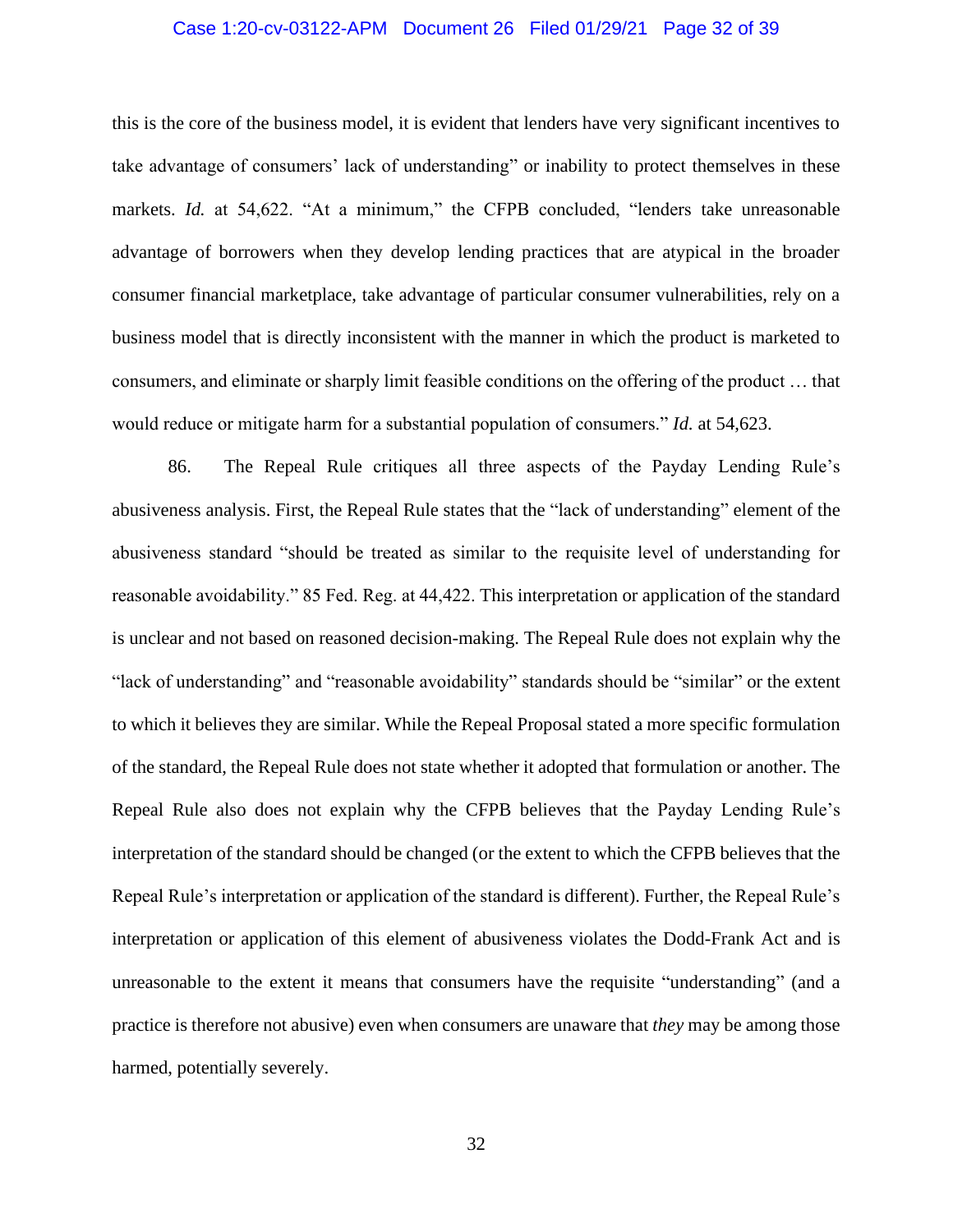## Case 1:20-cv-03122-APM Document 26 Filed 01/29/21 Page 33 of 39

87. The Repeal Rule also concludes that the Payday Lending Rule's "lack of understanding" finding is not supported by robust and reliable evidence. The Repeal Rule does not specify which legal standard it applies to conduct this analysis or analyses. In any case, the Repeal Rule's conclusions are unsupported. For example, the Repeal Rule mischaracterizes the Payday Lending Rule and available data, and unreasonably ignores or dismisses evidence. The Repeal Rule's analysis conflicts with its Section 1022(b)(2) Analysis. To the extent the Repeal Rule's analysis of consumers' "lack of understanding" adopts its earlier analysis regarding "reasonable avoidability," the "lack of understanding" analysis is flawed for the same reasons as the earlier analysis.

88. The Repeal Rule also changes the interpretation or application of the "inability to protect" element of abusiveness. The rule states that to satisfy the "inability to protect" criterion, consumers must have an inability to protect their interests before taking out a loan *and* after doing so. The rule applies this interpretation to exclude consideration of whether consumers are unable to protect their interests after receiving no-underwriting loans or when taking out second or further loans in sequences of loans. The new interpretation and application of the "inability to protect" standard violate the Dodd-Frank Act definition of abusiveness. That definition applies to any new loan (whether in a sequence or not) and addresses the inability of consumers to protect their interests in "selecting" or "using" a financial product, 12 U.S.C. § 5531(d)(2)(B). Moreover, the Repeal Rule's re-framing of the "inability to protect" criterion rests on a mischaracterization of the Payday Lending Rule and represents an unacknowledged and unexplained change in position from the 2017 rule.

89. The Repeal Rule asserts that the Payday Lending Rule's record did not contain "robust and reliable" evidence to support the conclusion that borrowers are unable to protect their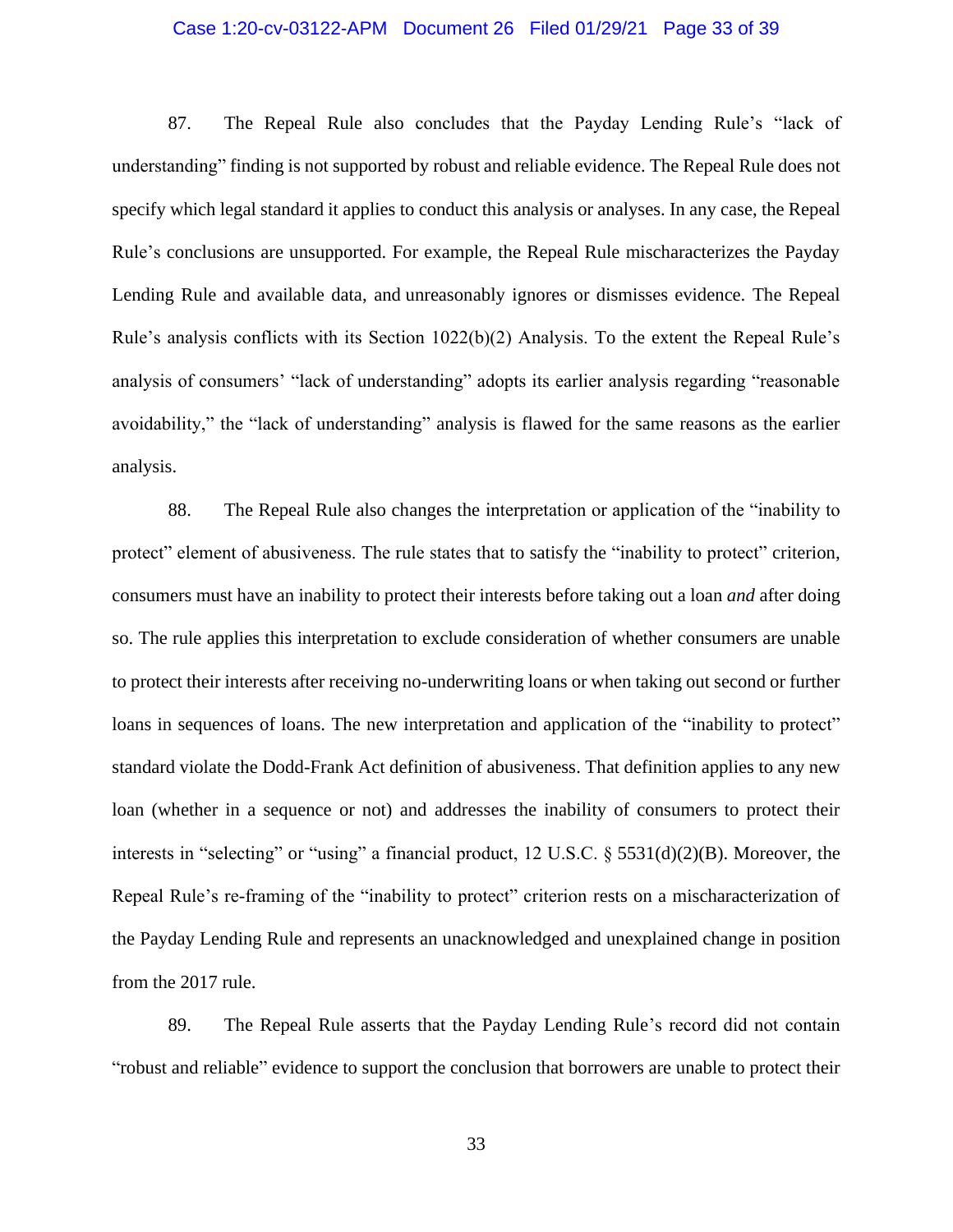## Case 1:20-cv-03122-APM Document 26 Filed 01/29/21 Page 34 of 39

interests. This assertion is not supported by a reasoned explanation. For example, the Repeal Rule's analysis rests on a mischaracterization of the Payday Lending Rule's analysis, as well as circular and conclusory assertions about consumers' decision-making, which represent unexplained changes in approach from the Payday Lending Rule. The Repeal Rule discusses alternatives without meaningfully considering whether payday- and title-loan borrowers perceive of, and are able to protect their interests through, access to such alternatives. It also fails to address important aspects of the problem and relevant data, including factors and evidence that the CFPB considered in 2017. The Repeal Rule also dismisses research and evidence on conclusory, vague, or unreasoned grounds. It fails to consider, in combination, all of the relevant evidence and analysis. It unreasonably dismisses consumers' inability to protect themselves from harm after they have received an unaffordable loan or when taking out a second loan in a sequence.

90. The Repeal Rule additionally disputes the Payday Lending Rule's conclusion that no-underwriting lending takes unreasonable advantage of consumers' lack of understanding and inability to protect their interests. The Repeal Rule characterizes the Payday Lending Rule as using a four-factor test or analysis, then purports to conclude that under that four-factor analysis, lenders do *not* take unreasonable advantage of consumers' lack of understanding or inability to protect their interests when they make no-underwriting loans.

91. The Repeal Rule's analysis misconstrues the Payday Lending Rule's analysis, in multiple regards, and is unreasonable. Rather than establishing a four-factor test or analysis, the Payday Lending Rule examined the dynamics of the relevant lending markets as a whole and concluded that "the ways lenders have structured their lending practices here fall well within any reasonable definition of [the] concept" of taking unreasonable advantage. 82 Fed. Reg. at 54,623. While the Payday Lending Rule concluded that four aspects of the market dynamics combined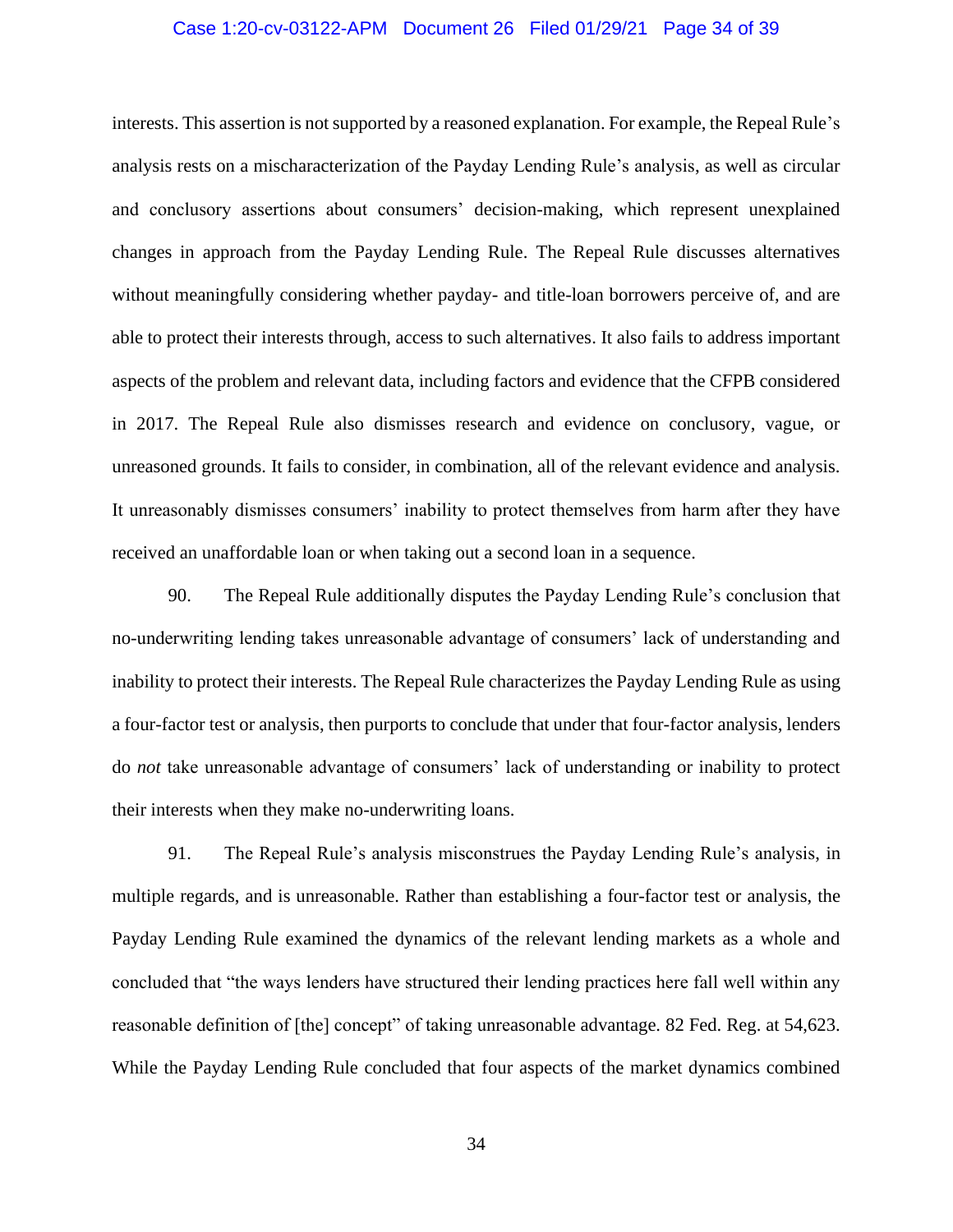## Case 1:20-cv-03122-APM Document 26 Filed 01/29/21 Page 35 of 39

were sufficient to establish the abusiveness of no-underwriting ending, the Repeal Rule provided no reasoned explanation for considering only those factors and discussing them individually, rather than in combination, in disputing or reversing the Payday Lending Rule's conclusions.

92. In other ways as well, the Repeal Rule fails to provide a reasoned justification for dismissing the Payday Lending Rule's conclusion that lenders take unreasonable advantage of borrowers' lack of understanding and inability to protect their interests. For instance, the Repeal Rule's analysis begins by ignoring the particular vulnerabilities at issue here—consumers' lack of understanding or inability to protect their interests in the relevant markets—and failing to address how lenders' business models take advantage of those particular vulnerabilities. The Repeal Rule then states that various individual facts or pieces of data do not establish that no-underwriting lending is abusive. But it ignores extensive amounts of data in the record, relevant factors, and key aspects of the Payday Lending Rule's analysis; irrationally minimizes the uniqueness of paydayand title-lenders' failure to underwrite; rests on illogical analysis; focuses on raising hypotheticals that minimize lenders' advantage-taking and defeating irrelevant straw-men; and fails to consider facts and data in combination with each other. To the extent the Repeal Rule's analysis rests on assertions about innovation and shifts in lending practices, it fails to consider pertinent aspects of the issues, conflicts with other parts of the Repeal Rule, or fails to support its conclusions. The Repeal Rule's suggestion that a more searching analysis is needed before concluding that acts or practices "take unreasonable advantage … simply because those acts and practices are atypical," 85 Fed. Reg. at 44,421, makes no sense because the Payday Lending Rule's conclusion did not rest on atypicality alone; the assertion is also unreasonable as it fails to account for the potential for "innovation" to harm consumers, rests on a hypothetical, and otherwise fails to explain why a change in the standard is appropriate when atypicality is involved. To the extent the Repeal Rule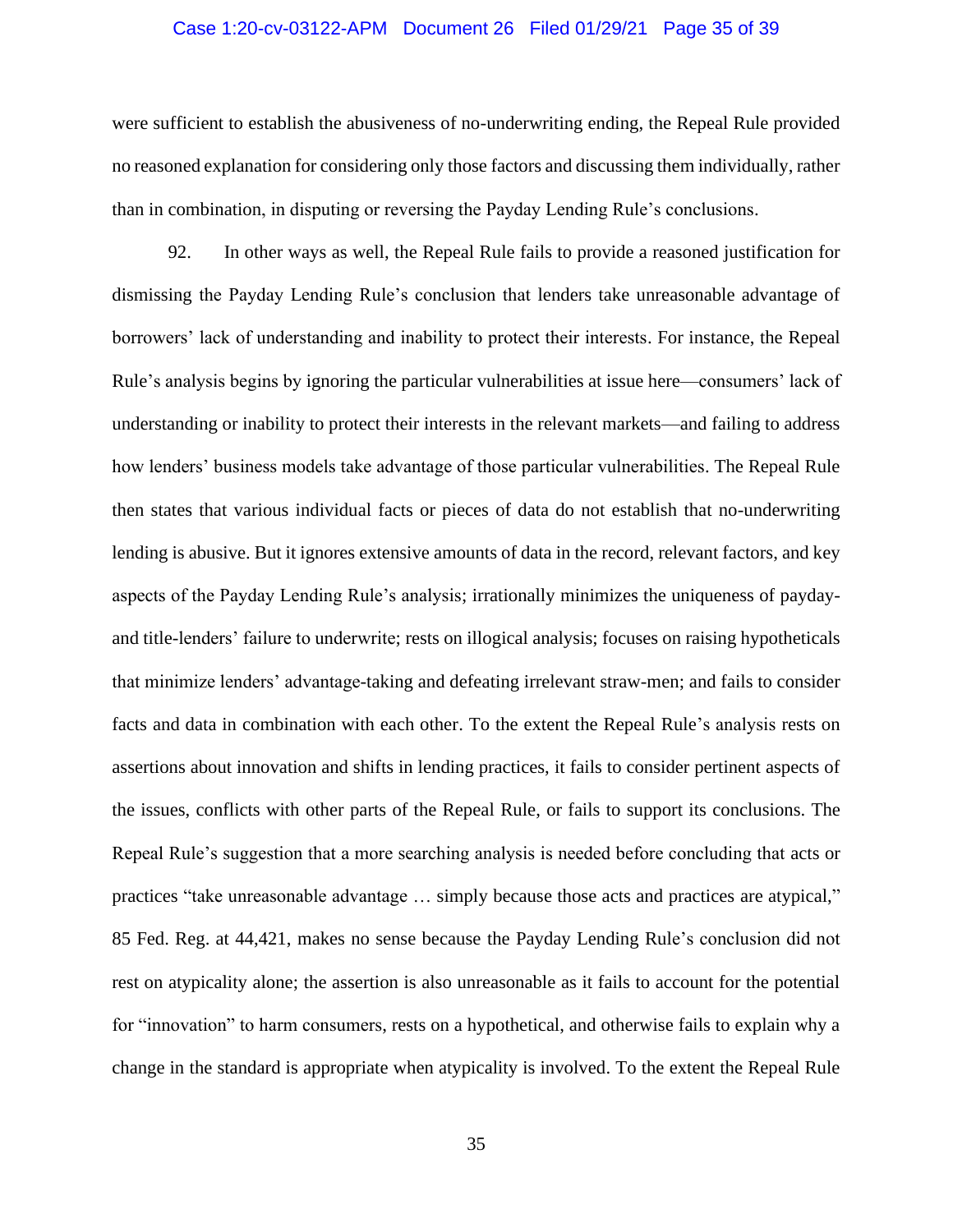### Case 1:20-cv-03122-APM Document 26 Filed 01/29/21 Page 36 of 39

suggests in this analysis or elsewhere that no-underwriting lending is not abusive because the Payday Lending Rule applies across the market, the argument is illogical and does not acknowledge or explain the CFPB's change in position since 2017.

# **FIRST CAUSE OF ACTION (Arbitrary and capricious agency action)**

93. The APA empowers this Court to "hold unlawful and set aside" agency action that is "arbitrary, capricious, [or] an abuse of discretion." 5 U.S.C. § 706(2)(A).

94. The CFPB's explanation of the Repeal Rule is a pretext for an unstated rationale.

95. In adopting the Repeal Rule, the CFPB ignored critical factors and important aspects of the problem, including the harms that the rule will cause to consumers and the CFPB's history, purposes, and statutory objective to protect consumers from unfair and abusive practices.

96. The Repeal Rule rests on characterizations of the Ability-to-Repay Protections' impact and assertions about innovation, consumer decision-making, preferences, choice, and access to credit that are incomplete and unsupported, and do not reflect reasoned decision-making.

97. The CFPB based the Repeal Rule on a new evidentiary standard and interpretations or applications of the Dodd-Frank Act's definitions of unfair and abusive. These standards are vague, unsupported, unreasonable, and not reasonably explained.

98. The CFPB's applications of its standards and its assessments of the Payday Lending Rule's analyses are arbitrary and capricious on multiple grounds. For instance, the Repeal Rule is based on arbitrarily truncated applications of the standards it asserts. The Repeal Rule applies its own standards inconsistently or unreasonably. The Repeal Rule's analyses mischaracterize the Payday Lending Rule; rest on unsupported, unreasonable, or conclusory justifications or assertions; ignore relevant data or considerations; fail to consider relevant pieces of data and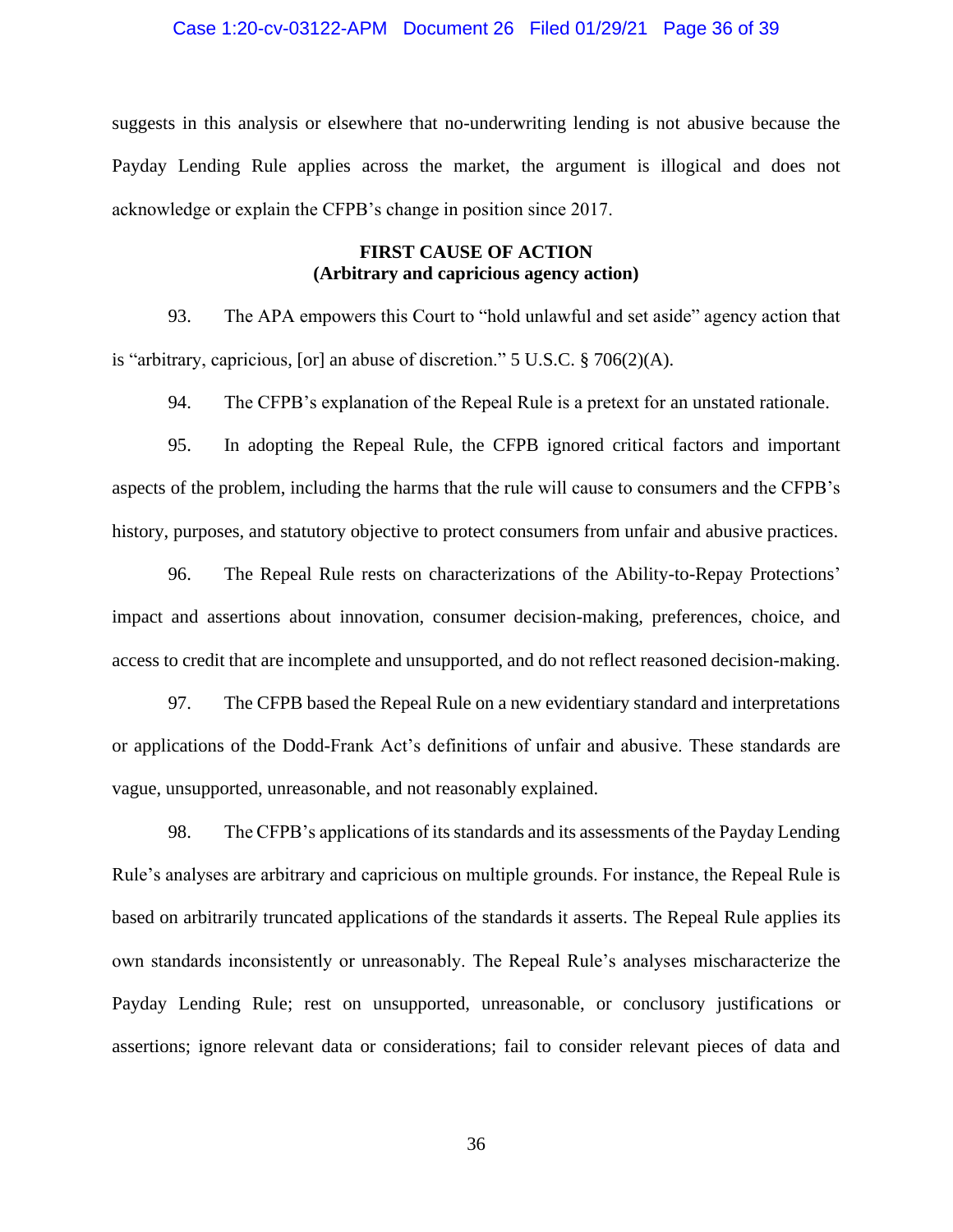## Case 1:20-cv-03122-APM Document 26 Filed 01/29/21 Page 37 of 39

evidence in combination with each other; conflict with other aspects of the Repeal Rule; and rest on illogical analysis.

99. In adopting the Repeal Rule, the CFPB failed to provide a reasoned explanation for changing prior positions, disregarding prior factual findings, or adopting new factual findings that contradict those on which the Payday Lending Rule rested. The CFPB failed to consider information and arguments in the record. The CFPB made arbitrary and unreasoned choices about which information and research to consider. The Repeal Rule ignores or dismisses data and research without a reasonable basis for doing so.

100. The Repeal Rule is a solution that does not match the purported problem. The CFPB did not consider or failed to provide a reasoned basis for rejecting alternatives.

101. The CFPB failed to respond to significant comments.

102. The Repeal Rule is arbitrary, capricious, or an abuse of discretion, in contravention of the APA.

# **SECOND CAUSE OF ACTION (Violation of the Dodd-Frank Act)**

103. The APA empowers this Court to "hold unlawful and set aside" agency action that is "not in accordance with law." *Id.* § 706(2)(A).

104. The Repeal Rule includes unlawful interpretations or applications of the Dodd-Frank Act's definitions of unfairness and abusiveness.

105. The Repeal Rule is not in accordance with the Dodd-Frank Act.

# **THIRD CAUSE OF ACTION (Violation of rulemaking requirements)**

106. The APA empowers this Court to "hold unlawful and set aside" agency actions taken "without observance of procedure required by law." *Id.* § 706(2)(D).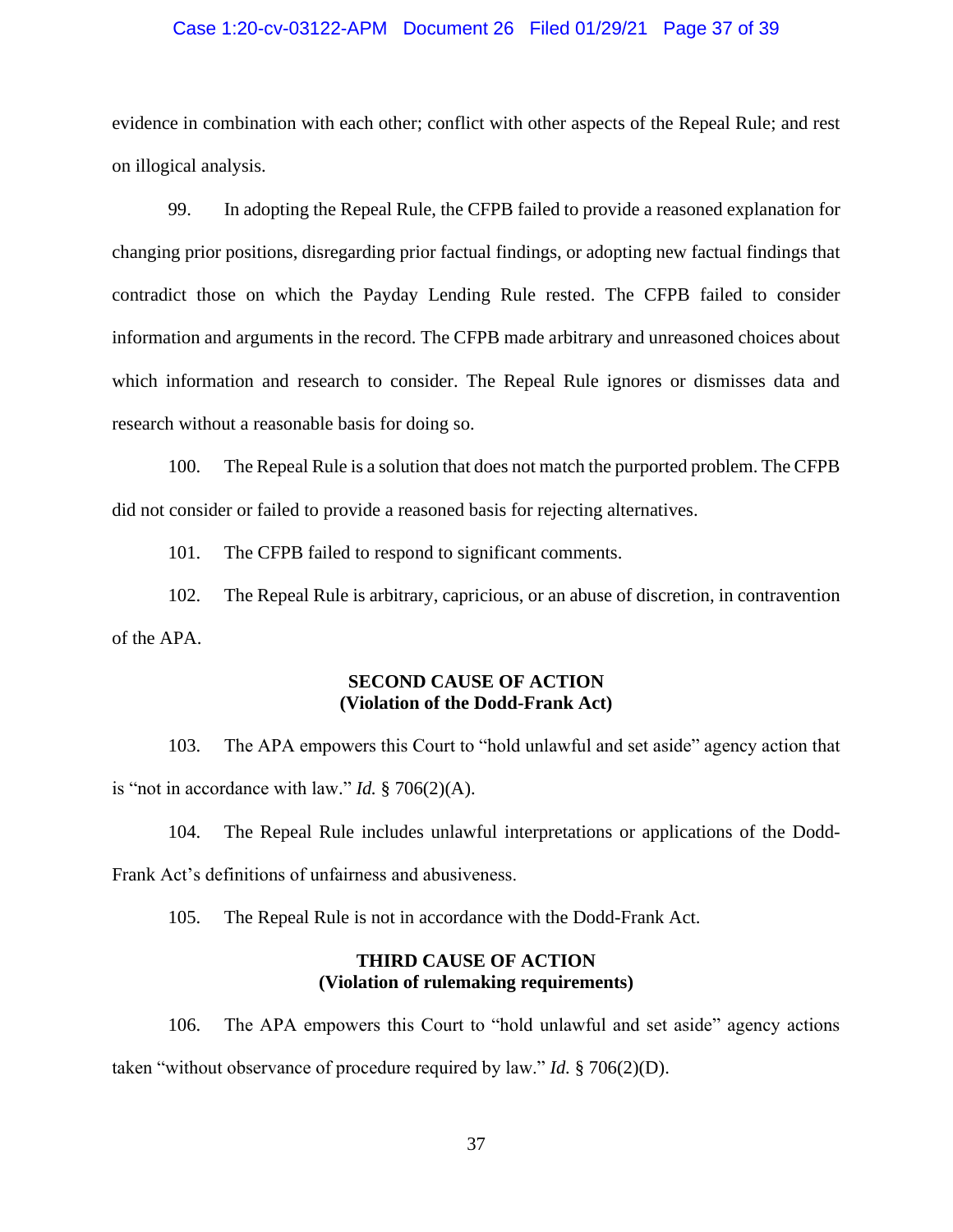## Case 1:20-cv-03122-APM Document 26 Filed 01/29/21 Page 38 of 39

107. The APA requires that an agency publish a notice of proposed rulemaking that includes "either the terms or substance of the proposed rule or a description of the subjects and issues involved" and "give interested persons an opportunity to participate in the rule making through submission of written data, views, or arguments." *Id.* § 553(b), (c).

108. In adopting the Repeal Rule, the CFPB did not comply with APA requirements. The Repeal Proposal used vague and confusing terms that did not enable the public to comment meaningfully on the CFPB's proposed evidentiary standard or all of its interpretations or applications of the Dodd-Frank Act legal standards. The Repeal Rule relies on data, rationales, assertions, and legal analysis that were not discussed in the Repeal Proposal and that interested parties could not have anticipated.

109. The Dodd-Frank Act requires the CFPB, in issuing a rule, to consider the "costs to consumers." 12 U.S.C.  $\S$  5512(b)(2)(A)(i). In adopting the Repeal Rule, the CFPB did not consider the costs to consumers.

110. The CFPB adopted the Repeal Rule without the observance of procedure required by law.

#### **PRAYER FOR RELIEF**

WHEREFORE, Plaintiff requests that this Court:

- A. Declare the Repeal Rule unlawful;
- B. Set aside the Repeal Rule;

C. Enjoin CFPB from implementing or enforcing the Repeal Rule;

D. Order the CFPB to take necessary steps to ensure prompt implementation of the 2017 Payday Lending Rule's Ability-to-Repay Protections;